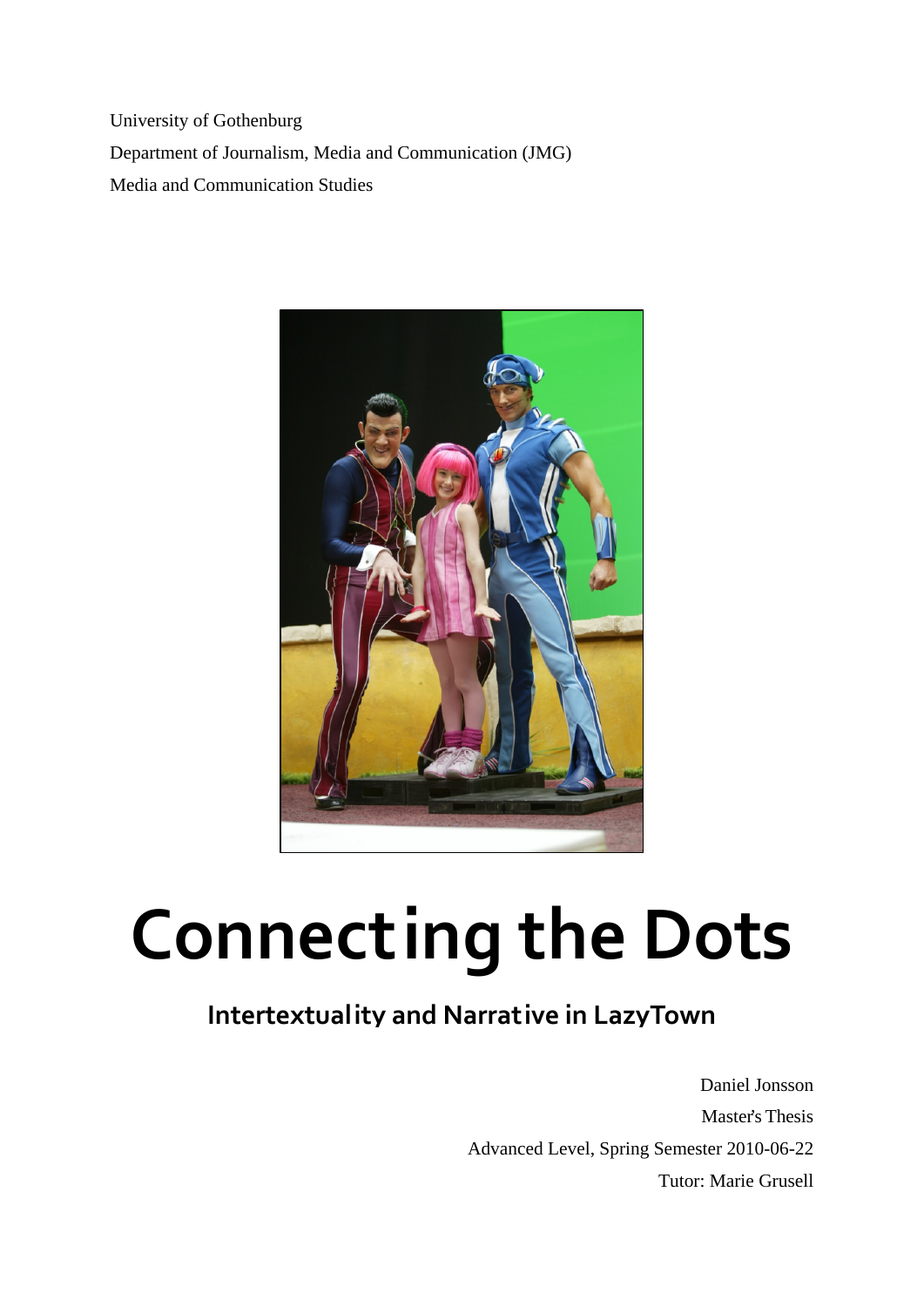## **Abstract**

Title: Connecting the Dots-Intertextuality and Narrative in LazyTown

**Author:** Daniel Jonsson

**Tutor:** Marie Grusell

**Course:** Media and Communication Studies Advanced Level

**Period:** Spring 2010

**Summary:** The aim of this study is to analyze the intertextual and narrative components of the children's TV-program *LazyTown*. This show has become very successful internationally, making it a rewarding subject for this sort of study, as well as the importance that intertextuality plays in the media today. From the previous research included in this analysis it becomes clear that genre plays a big role when conducting a qualitative analysis such as this one, and that one must always keep the intended target audience in mind. Characterization is the part of narrative theory that are in focus in this study. Resultwise it became apparent that there are few specific intertextual allusions, instead the intertextuality lies in the thematic broad strokes; for example what a single episode is about. The characters of *LazyTown* are defined as various stereotypes; such as the hero, villain, disciple and so on.

**Keywords:** Intertextuality, narrative, characters, TV-show, stereotypes, genre, villain, hero.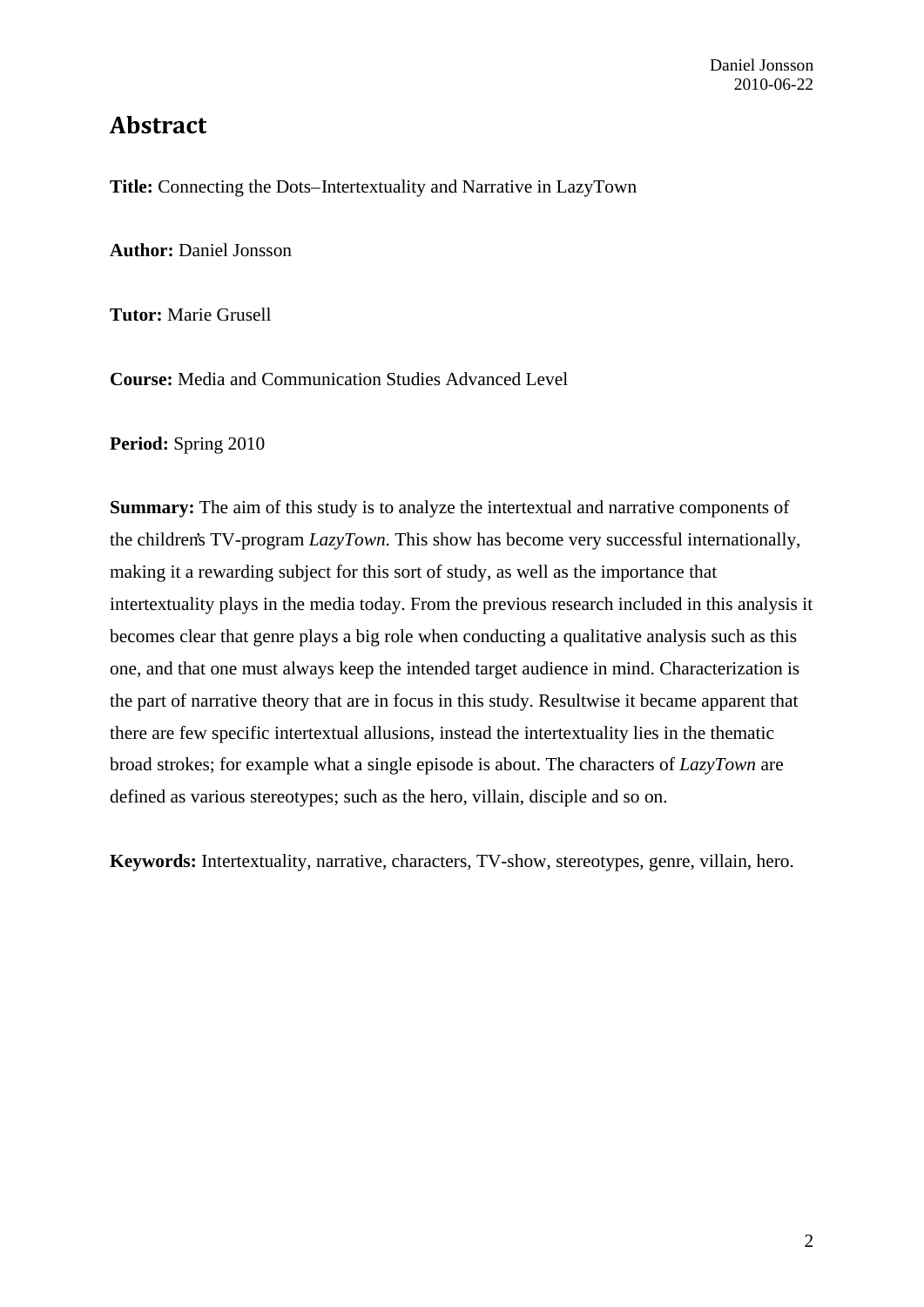# **Table of Contents**

| Analysis and results: how are the different characters that inherit the story defined from a narrative point |  |
|--------------------------------------------------------------------------------------------------------------|--|
|                                                                                                              |  |
|                                                                                                              |  |
|                                                                                                              |  |
|                                                                                                              |  |
|                                                                                                              |  |
|                                                                                                              |  |
|                                                                                                              |  |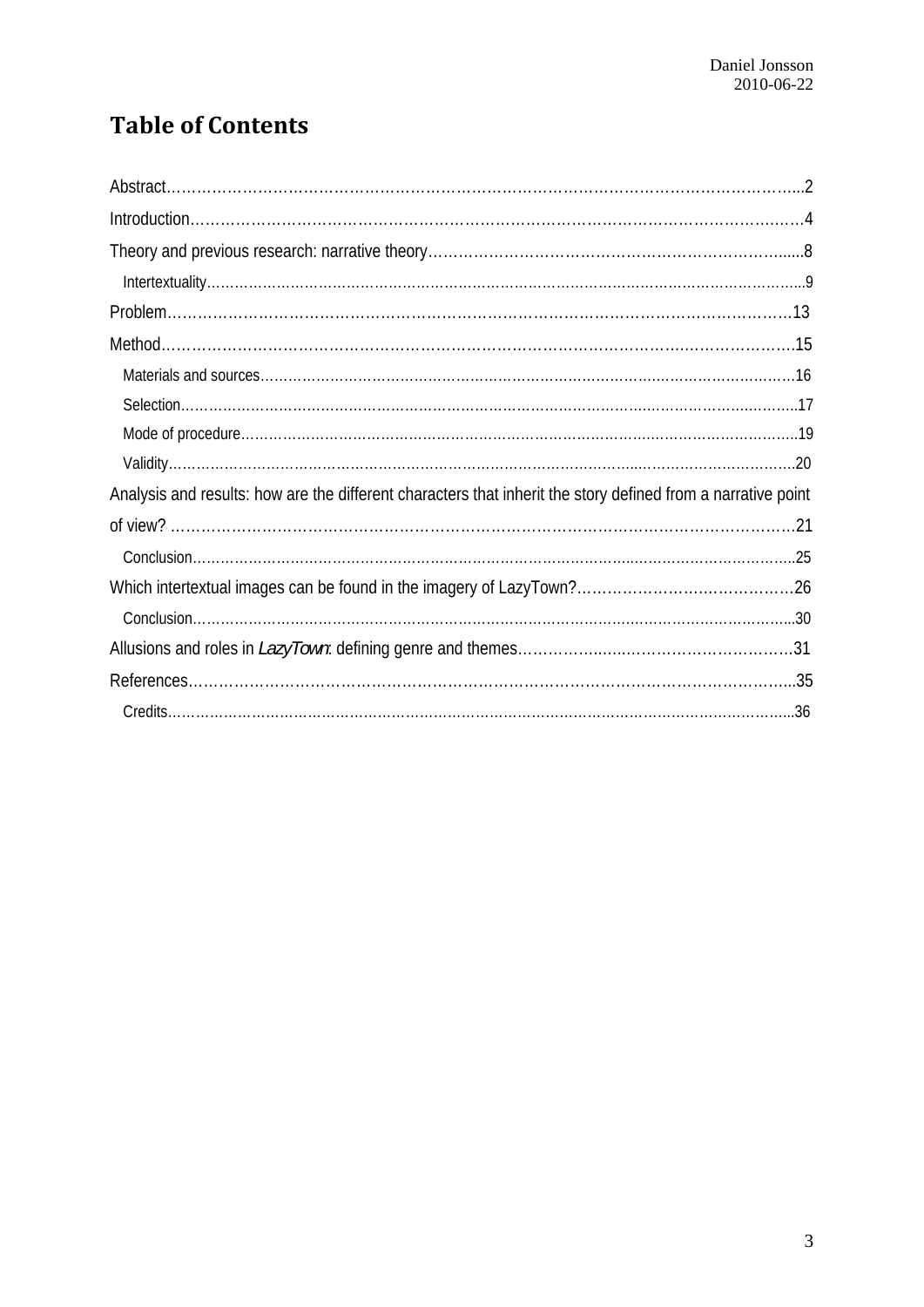$\Box$  n today's hypermediated world the televised images fight a continuous battle against other media for people's attention. The Internet, radio, video games and computer games, newspapers, books and other printed media make up a vast source of information to choose from, and one that is getting bigger all the time. In order to win over an audience you need something out of the ordinary, something that captivates you and does not let you go.

The advent of digital television provides its users with the possibility of getting hundreds or possibly thousands of channels to watch from around the world, but still it seems more than before that the actual content of the programmes are diluted down to a distillation consisting of watered down nothingness. Postmodern theory has an explanation for this phenomenon, with its roots in Friedrich Nietzsche's theories about nihilism; the realization that the various institutions and ideas many people took for granted as pillars of society are nothing but chimeras; God is dead and morality itself is questionable at best.<sup>1,2</sup> Postmodern thinking builds upon this into the idea that TV among other media today doesn't transmit messages anymore, the images being sent out have now been stripped of meaning and it is the mediation itself that is the purpose. $3$ 

The postmodernistic turn in which we lead our lives today can be related to the TV-show *LazyTown* and the world it presents to the viewer. The main character Stephanie talks and interacts with the puppets of the show as if they were human beings, but of course they are not. The buildings and the colors of them look like no city on planet Earth, further cementing the place as a non-geographical one, rather one situated in the limbo space Jean Baudrillard chooses to call the hyper real. A rather surreal situation resulting from the way the program is set up is that Stephanie's uncle who she supposedly is related to is in fact a puppet. Surely even children will realize that Stephanie cannot possibly be biologically related to a puppet, but within the show's hyper reality the rules are twisted out of place, making it perfectly acceptable, just like the fact that you can walk up to a simulated Donald Duck in Disney Land

<sup>&</sup>lt;sup>1</sup> An embracement of this void and the possibilities it grants you is – according to Friedrich Nietzsche – the only is the sound thing do to.

 $2$  Lyon (1994), p. 17.

<sup>3</sup> McGuigan (1999), p. 55.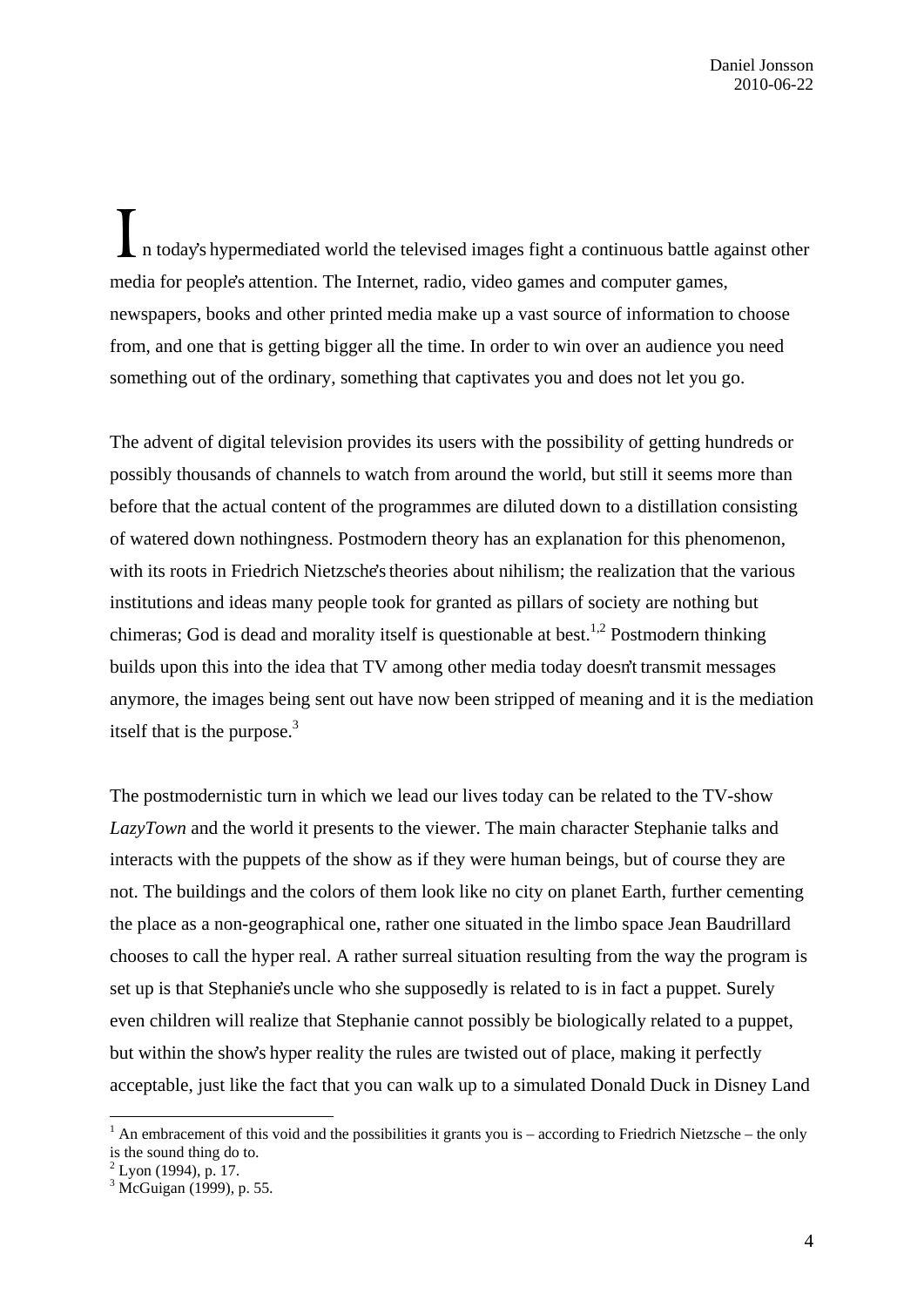and shake his hand. It is not by accident that the only channel where *LazyTown* is aired in Sweden at the time of writing this is the Disney Channel. The overly optimistic and politically correct version of reality that is reproduced by the show fits perfectly into Disney's vision of good entertainment.

One of the problems of letting the *LazyTown* world be a hyper real plasticene non-reality, as opposed to a grey and dull imitation of real life, is with its main agenda of sending out a message of a healthy lifestyle to the children watching the program. Since the world of the show is visibly detached from reality, is it not possible that kids watching the show will associate the health message with something hyper real which there is no point in pursuing? I think that the health message is another example of a postmodernistic sign that has lost its meaning. You do not have to think about it for long until you realize the absurdity of sitting down indoors watching a show that actively preaches against an inactive lifestyle of sitting down and just passively watching, for example, a TV show. It's a hypocritical situation whose meaning can be found in postmodern theory as well. The health message in this case has lost its intended meaning of actually making people going out to exercise, but the positive connotation is there. $4$  When parents see their children watching a show that promotes a healthy lifestyle, that seems like a good thing and let their children continue to do exactly what the show itself speaks against.

The reason why this show is interesting to study from society's point of view is because of how important intertextuality has become in the world in general.<sup>5</sup> Given that intertextuality is permeating society as a whole; can it also be found in children's programming? This is an unexplored question which motivates a study such as this one. Intertextuality means that the images in a TV program or film correspond to a similar image in another TV program, film or some other facet of popular culture, or even historical image banks like myths and various historical figures. The image that the intertextual image refers to gives it a sense of purpose and it lends its characteristics as well.<sup>6</sup> *LazyTown* is most definitely abound with intertextual imagery. The main character Stephanie shares a whole host of traits with Pippi Longstocking; she is living without her parents, is energetic, a bit of a tomboy, defiant, has an outrageous haircut etc.

<sup>4</sup> Jansson (2001), p. 45pp.

<sup>5</sup> Ibid. p. 72.

 $6$  Ibid. p. 108.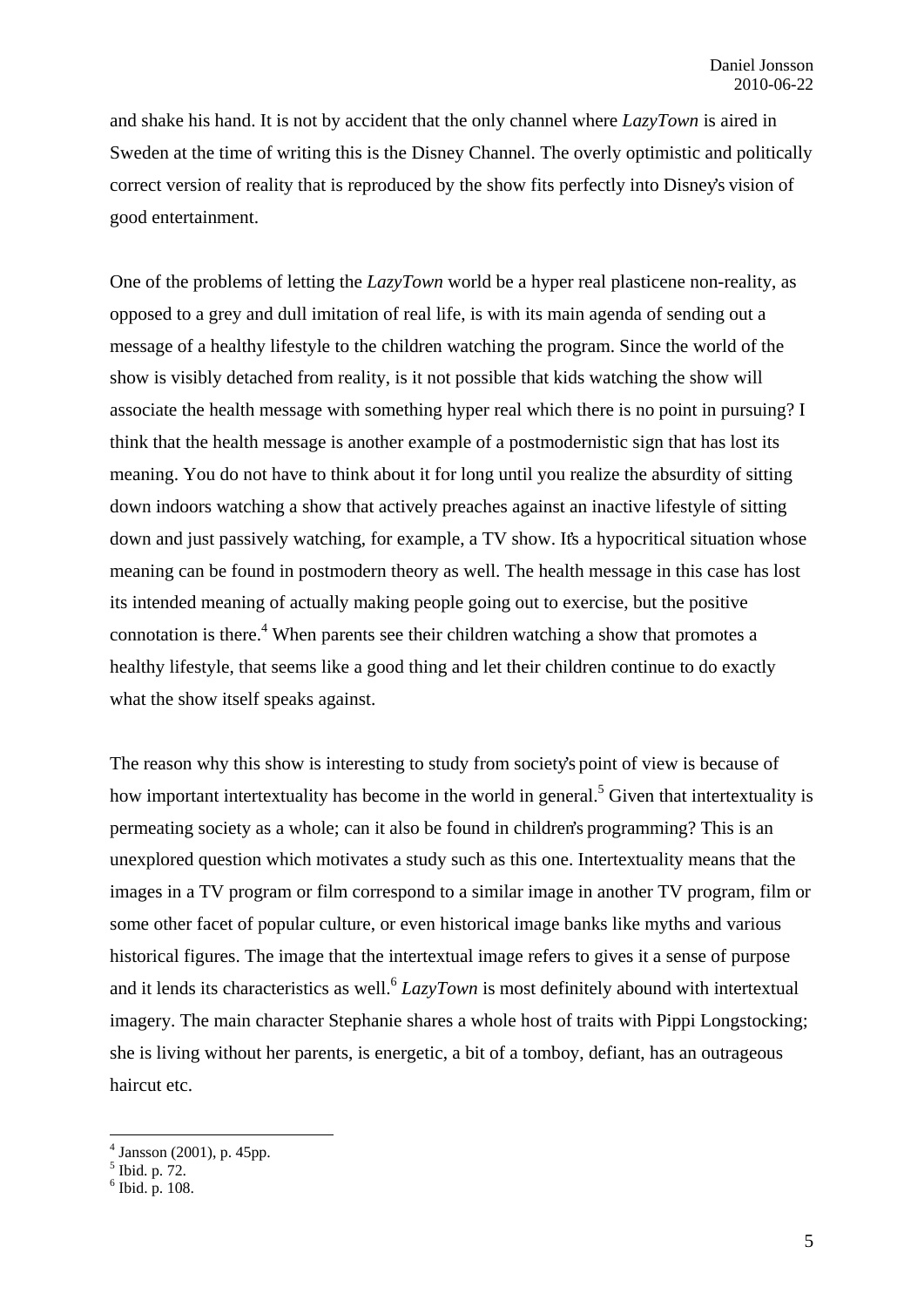Naturally every one of the kids who watch *LazyTown* cannot possibly know about Pippi Longstocking or make the connection to Astrid Lindgren's character, but that's where postmodern theory comes in to help. The sense of purpose made by the intertextual connections is not about what message they transmit but about the connections themselves.<sup>7</sup> There are two facets of intertextuality, at the same time as it often refers to an actual image like that of Pippi Longstocking, it can also refer to a more widely known and less welldefined image of, in this particular case, "the tomboy girl".<sup>8</sup> This is the reason why the media consumer doesn't necessarily need to have access to the information about exactly what the intertextual text refers to in order to get something out of it.

*LazyTown* is a very successful TV program which shows the significance of intertextuality today when it comes to mediated images of any kind. The fact that intertextuality plays such a big role when it comes to both commercials and films like the ones by Quentin Tarantino makes this study worth pursuing. The study of intertextuality is common when analyzing feature films and to some degree commercials as well, but less frequent when it comes to qualitative studies of media texts such as TV programs, therefore making it a field worthy of further expansion. The different genres that compose the various television shows are also defined from the use of intertextuality. A specified type of an intertextual sign is the genre convention, which defines the genre which the program in question belongs to. For example the film genre "The Western" has an assortment of genre conventions that confirms its belonging to the particular genre: There is a shootout between the hero and an outlaw at some point, there is a scene in a saloon which involves a bartender and so on.<sup>9</sup> Bearing this in mind, it is impossible to analyse this sort of TV program without considering which genre it belongs to. When it comes to *LazyTown* it sits firm in the children's TV show genre.

In order to delve deep into an analysis of intertextual imagery, I have as mentioned earlier, chosen to focus on *LazyTown*. The program is about a young girl called Stephanie who travels to the town called LazyTown to live with her uncle. This is no ordinary town however; the inhabitants are mostly puppets much like the creatures of a previous famous show in the same genre called *Sesame Street*. The only humans except for Stephanie is Sportacus, the program's

 $<sup>7</sup>$  Ibid. p. 108.</sup>

<sup>&</sup>lt;sup>8</sup> Supra.

<sup>9</sup> Bordwell & Thompson (2001), p. 43, p. 96.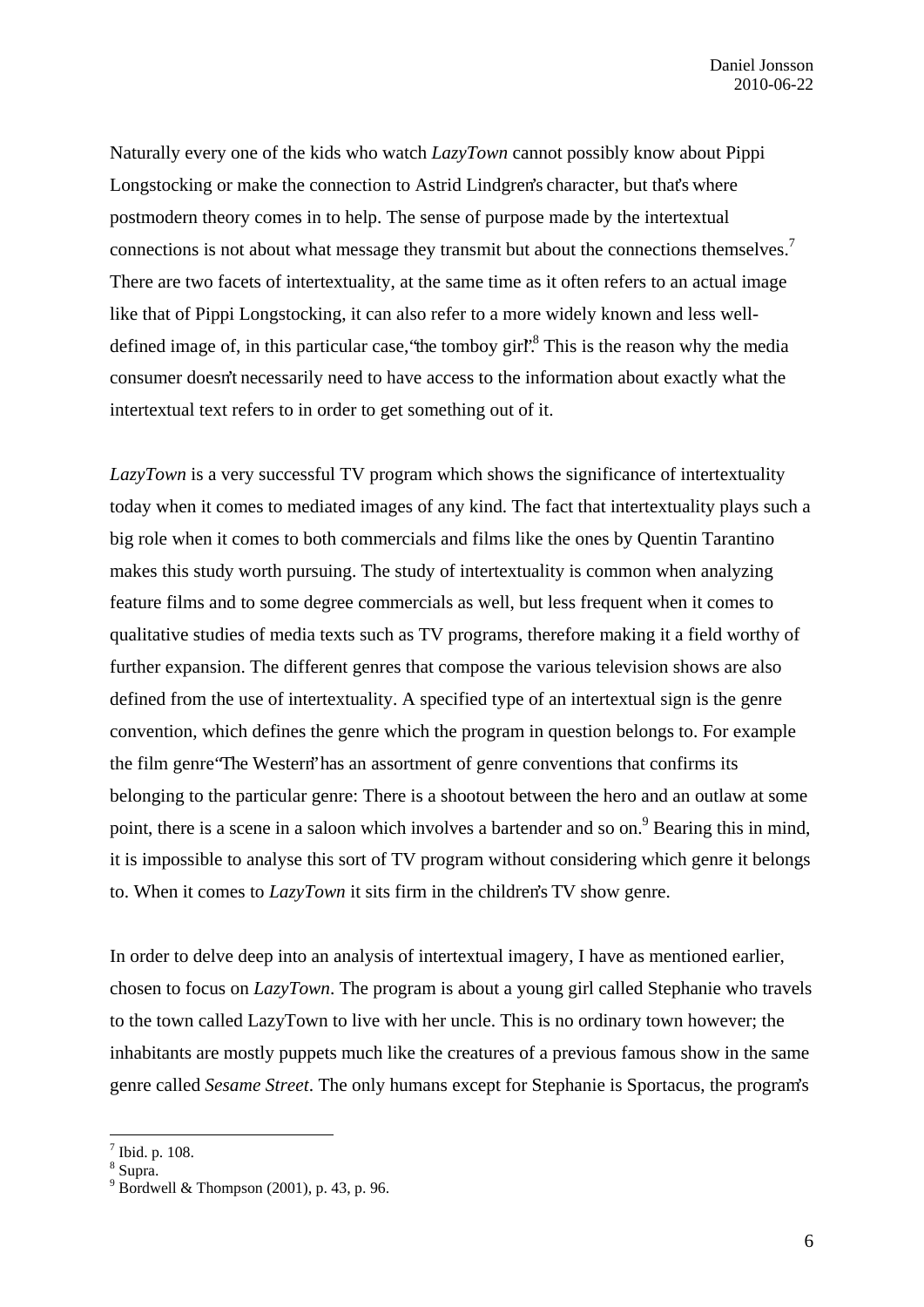archetypal super-hero although he lacks evident super human abilities except for an extremely good sense of timing and perhaps a little too perfect athletic abilities. Furthermore we have Robbie Rotten, the evil character who wants to retain the overall lazy mentality residing in LazyTown.

The main storyline of every 24-minute show is that Stephanie and her lazy puppet friends go out and play a game, Robbie Rotten disguises himself and tries to influence them into doing something predominantly lazy or in another way unhealthy, and it always ends with Sportacus saving the day and teaching the children a morally sound lesson about doing the right thing, thus defeating and kicking the demonic Robbie Rotten headfirst down into his underground lair until the next time. So far nothing particularly strange about all this, but there is so much more than meets the eye here. Upon first viewing *LazyTown* looks like any other Nickelodeon children's show with its bright primary colors and outrageous buildings with slanted angles as if inspired by the expressionist films of the German silent era or modern art for that matter. In fact, *LazyTown* was not produced in the United States as one might think, but by Magnús Scheving from Iceland–the country where the program was filmed as well. Scheving, once a successful gymnast<sup>10</sup>, also plays Sportacus in the show and its success has made him very rich. The show's hyper real<sup>11</sup> fantasy world has no nationality associated with it and is aired throughout the world. Iceland doesn't have a big population and is perhaps mostly known for its unique nature with geysers, hot springs and volcanoes; however it also has a proud tradition of storytelling. Egil Skallagrimsson and Gunnlaug Ormstunga's fairy tales harken back to the medieval time period and are considered an important part of early literature, as well as the Icelanders folk tales about various mythological creatures living in the small hills of the countryside. Connecting *LazyTown* to the more traditional forms of telling stories might be a long shot, but there is no doubt that the program's narrative of polarizing between good and evil is a theme as ancient as human history itself, possibly deeply connected to the way our psyche experiences the outer world around us.

<sup>&</sup>lt;sup>10</sup> Wikipedia, <<u>http://en.wikipedia.org/wiki/Magn%C3%BAs\_Scheving</u>> 2010-04-15<sup>11</sup> Mcguigan (1999), p. 153.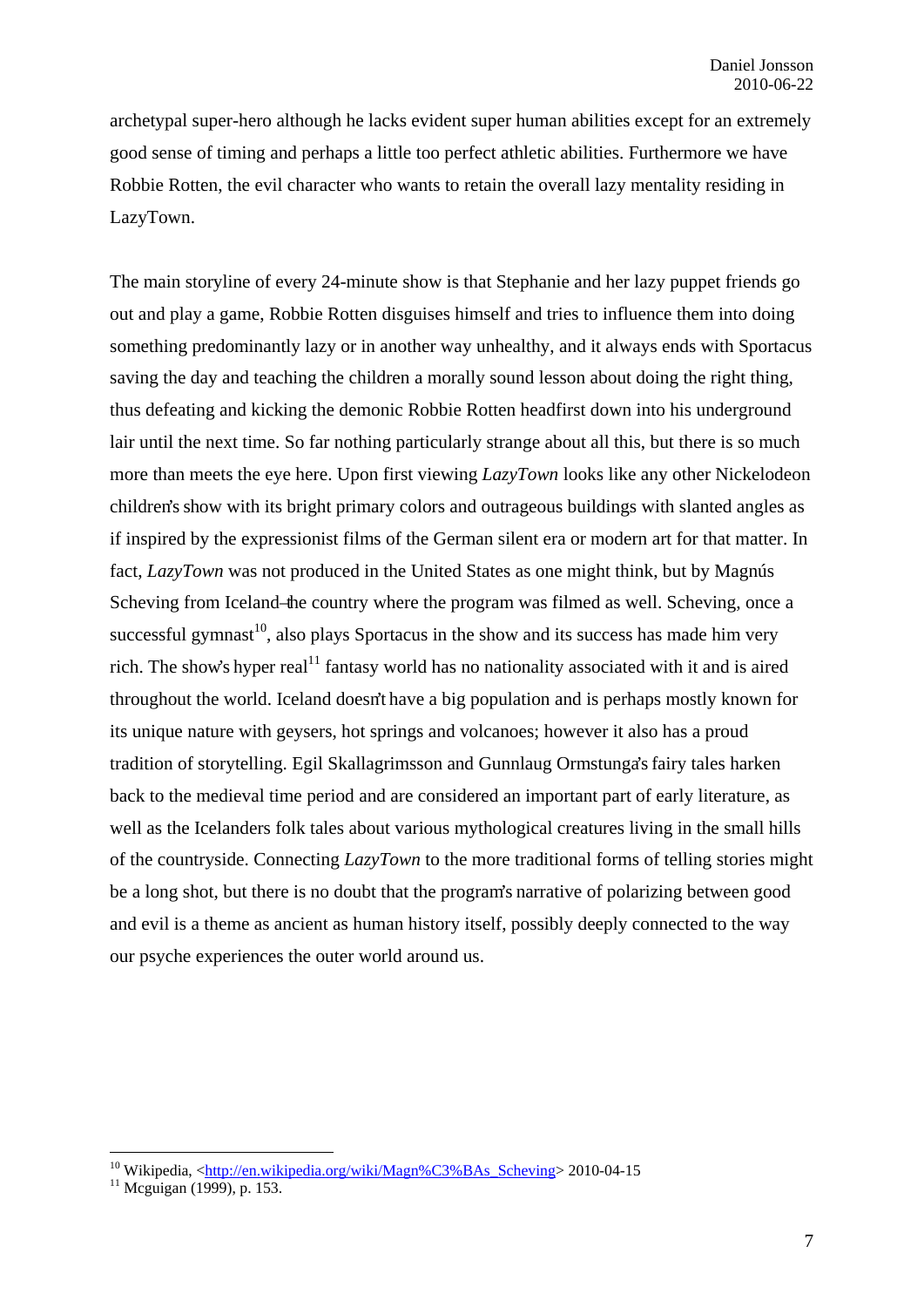## **Theory and previous research: narrative theory**

The study of narrative theory concerns itself with how a story is told; what kind of small building blocks it consists of.<sup>12</sup> In order to define something as a narrative, it needs to have a well defined beginning and an end, and the events that unfold themselves must do so on a cause and effect basis; A princess is kidnapped by a dragon, a knight sets out to kill the dragon, he manages to do so and rescues the princess after which they live happily ever after. The cause and effect formula usually means that there is first a status quo to the situation which is then interrupted–the princess is safe in her castle but she gets taken away. At the end of the narrative this status quo is returned to its initial state just like in the archetypical fairy tale about the princess and the dragon previously mentioned. At first narrative theorists studied Russian folk tales in order to determine a set of well defined characters that appeared in most of the stories in different variations.<sup>13</sup> This is just one part of what narrative theory covers however, other aspects are the different layers of the story called fabula and sujet, identifying the turning points in the story which follow certain patterns and so on. When it comes to *LazyTown* the parts of narrative theory which look at what the narrative in general is composed out of is, as mentioned earlier, not of much interest to utilize. The narrative setup of the episodes is formulaic and repeats itself in each episode with few variations.

What would be interesting to look at instead are the characters and to try to define them out of a library of well-known and easily recognizable stereotypes.<sup>14</sup> The postmodern theorists mostly talk about an emergence of non-narratives, like music videos, which one can link the characters used in the show to in the way that the archetypical "evil" or "good" characters they represent means that the story can be simplistic without it hurting the show's appeal particularly much. This can also be understood as an aspect of intertextuality; the characters are intertextual in the way they refer back to previous characterizations in different circumstances. The setup of a character encompasses both the actions he or she undertakes but also visual features such as posture and outfit.

Narrative theory claims that storytelling is as old as human existence itself, that it's something deeply embedded into our minds. Narratives can be found in almost anything that involves

<sup>12</sup> Berger (1997), p. 4.

<sup>13</sup> Ibid. p. 23.

<sup>14</sup> Ibid. P. 54.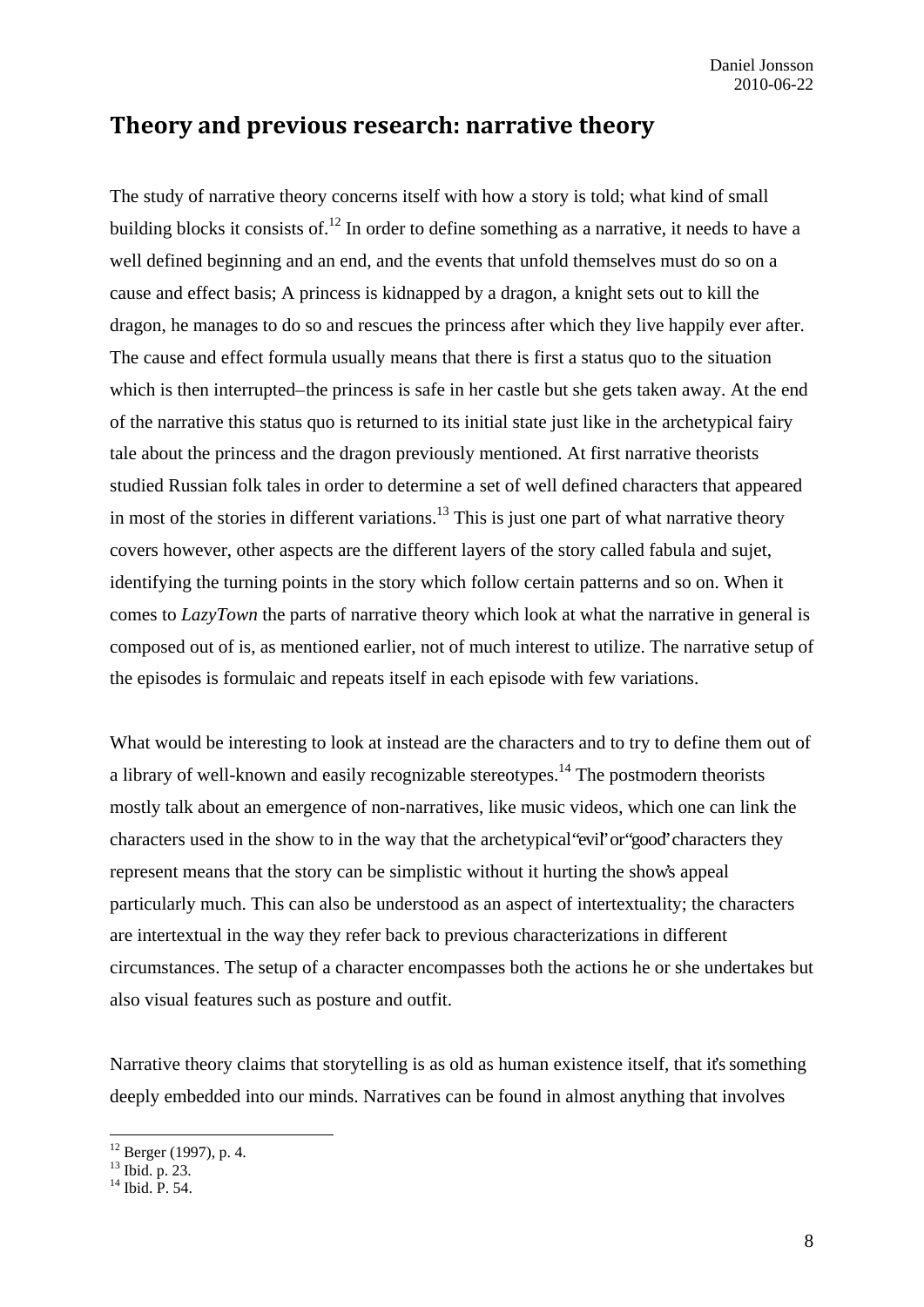written text or spoken words since we are accustomed to automatically speak in stories, it is something that is inherited in our very beings.<sup>15</sup> Because of this the characters that make up a narrative can be traced even further back into our history than the Russian fairy tales. Long before even the printing press was invented, people told stories about mythology. Joseph Campbell was a researcher who spent his academic career studying mythology, and his goal was to show how the various mythologies around the world were connected; how motifs of the stories repeated themselves in completely different religions. One of his books is called *The Hero with a Thousand Faces* in which he describes a defined array of characters who inherit the various mythological tales from the world religions.<sup>16</sup> Campbell knows nothing about narrative theory, and the stories he writes about are clearly not set up in a well-defined narrative way; it's not particularly effective storytelling judging by narrative theory's standards. But none the less the connection can easily be made to bridge the gap between the characters of *LazyTown*, narrative theory and the mythological characters.

#### **Intertextuality**

When searching for previous research for this study I have included studies concerning intertextuality and televised messages in some form. Jonathan Gray has thoroughly studied media texts using intertextuality as a theoretical tool. His take on the study of intertextuality differs from what I have in mind with this thesis; never the less some points worthy of noting are brought up in his work. Gray stresses the importance of relating intertextuality to genre, something discussed by other scholars as well.<sup>17,18</sup> No genres exist in a vacuum, and the TVseries *The Simpsons*'s genre is no exception. Gray situates *The Simpsons* in the parody genre and explains his reasoning for doing this. In *The Simpsons* episodes the intertextual references are used for two main purposes. The first is to create absurd situations which become comical because of their strangeness. The second is the use of what Gray refers to as *critical intertextuality*; where the intertextual references are used to criticize society in some way. An example of this is a scene where the Simpson family are watching a commercial. In it a scene out of WWII is played out where a German soldier is killed by a US counterpart, ending with

 $15$  Berger (1997), p. 9.

<sup>&</sup>lt;sup>16</sup> Campbell (1949), p. 271.

 $17$  Gray (2006), p. 4, p. 28.

 $18$  Jansson (2001), p. 106.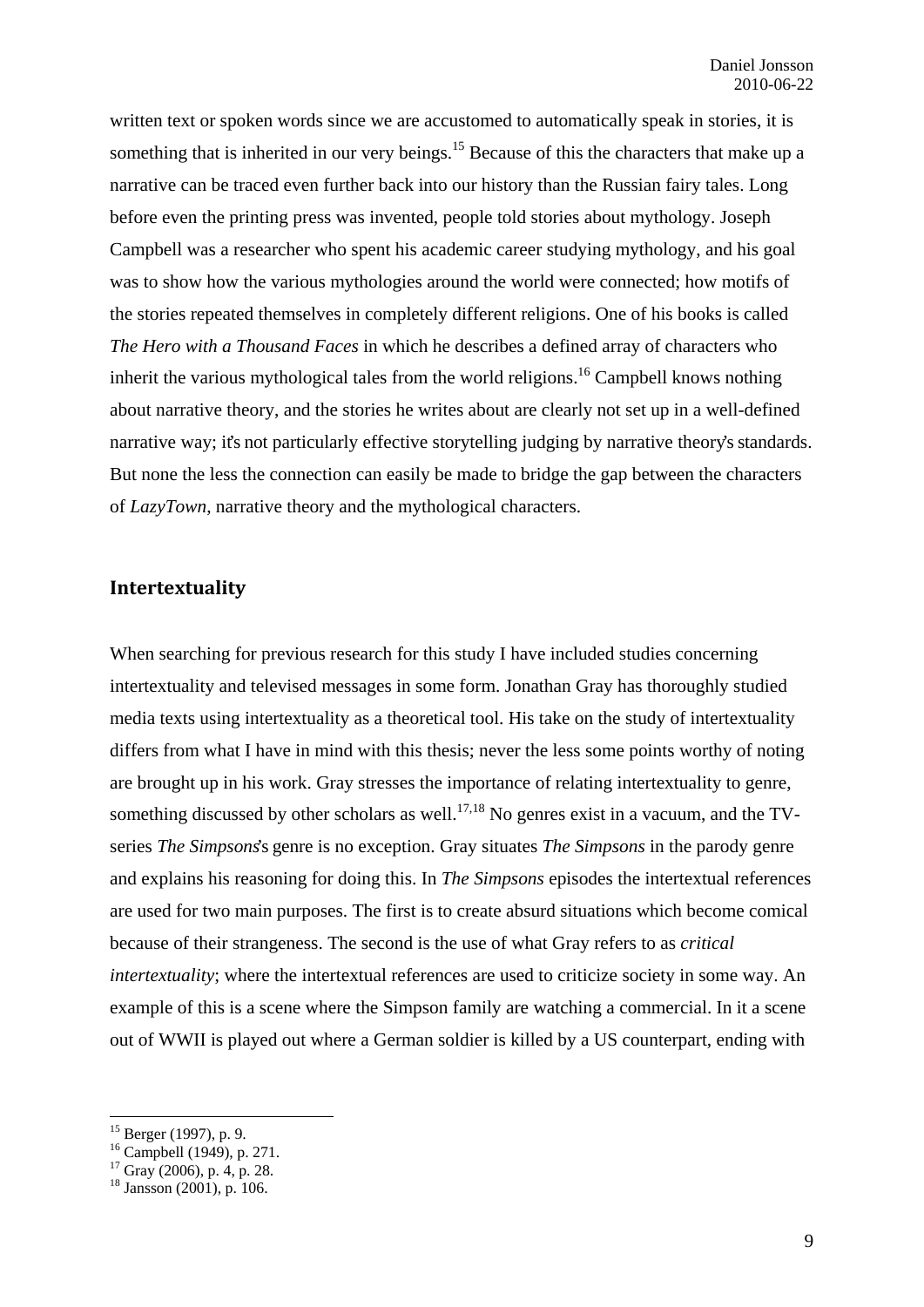them both plugging a soda drink.<sup>19</sup> The scene alludes back to popular images from WWII movies like *Saving Private Ryan*, but normal commercials as well, creating the absurd but in a way familiar situation that is the trade mark of *The Simpsons*. Something which sheds light on the importance of understanding genre happened when *The Simpsons* first was aired in Sweden. Traditionally in Sweden animated cartoons are associated with children's programming, therefore the channel airing the show decided to dub it in Swedish. This was a mistake as you naturally have to be an adult or at least an adolescent in order to understand the jokes made in the show. After quickly realizing this, the network stopped dubbing *The Simpsons* and it was aired in its original language with subtitles instead.

Gray's motivation why *The Simpsons* is worth studying is because of its big success around the world, and that it has become a part of everyday life as people quote it and refer to it not just as a TV show but a really integrated part of popular culture. Gray doesn't perform the kind of in-depth analysis which I will undertake with this thesis. There is no well-defined method to his studies. Furthermore, the sort of intertextuality that Gray discusses is also different from the one I will study in *LazyTown*. 20 The intertextual references which he focuses on are very explicit and outspoken, whereas the ones in *LazyTown* which I will concern myself with are more disclosed and not so easy to find. For example, Gray sees a reference to a celebrity making a guest appearance on *The Simpsons* as intertextuality. The reasoning for this is makes perfect sense; this is how *The Simpsons* creates humour and parody by referencing to the wellknown. But when it comes to *LazyTown* though, one must use interpretation to a much larger extent in order to find intertextuality because of the more inexplicit form it comes in.

Scott R. Olson has performed studies on television programming and the various definitions of intertextuality available. Olson subscribes to the definition of intertextuality which explains it simply as allusions.<sup>21</sup> This is not in itself wrong, but it is a limited view of the term which only scrapes the surface of its complete meaning. Intertextual texts do allude to other texts, but that is only one part of it; the implied meaning that the reference itself creates is another very important aspect of intertextuality which – referring to it only as an allusion – omits. Olson is concerned with *self-reflexiveness*; TV programs that refer to themselves or the audience.

 $19$  Gray (2006), p. 1.

 $^{20}$  Ibid. p. 41.

 $21$  Olson (1987), p. 287.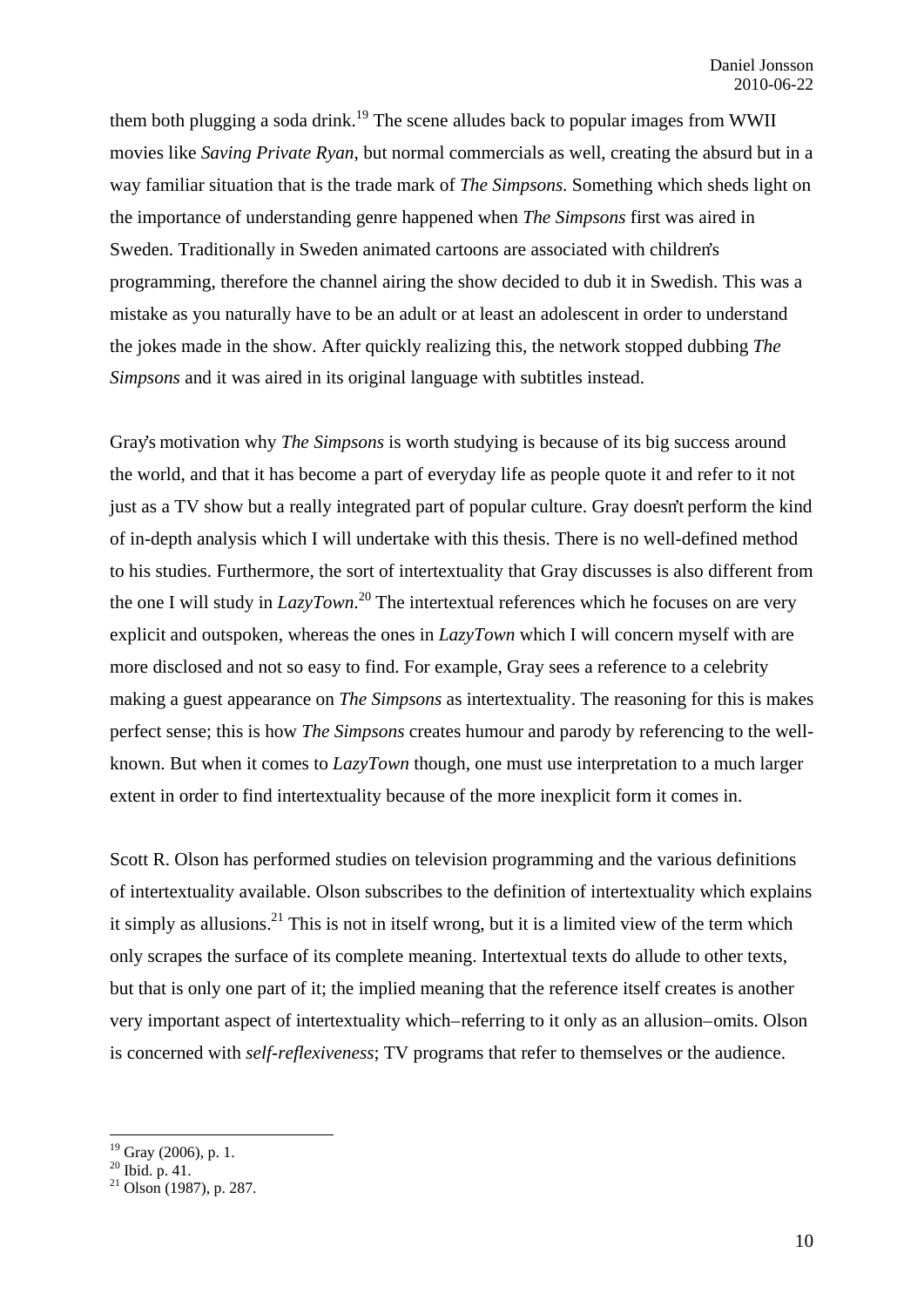Indeed this is intertextuality, but of a kind that John Fiske calls *vertical intertextuality*; 22 the text refers to other texts that are explicitly linked to it, such as reviews, advertisements, different parts of a franchise such as the Marvel comics *X-Men* and so on. The kind of intertextuality that is of concern to this thesis is another type that Fiske calls *horizontal intertextuality*,<sup>23</sup> which has to do with genre and the more 'hidden' intertextual images that define genres, such as the children TV show genre which *LazyTown* belongs to.

Robert H. Deming brings up the point that the study of televised texts are problematic since it is impossible to relate to them without considering that media consumers have a preset frame of interpretation which they use to make sense out of what they see.<sup>24</sup> Deming suggests that one cannot completely dismiss that an audience will interpret a text using a specified set of parameters, but at the same time one cannot completely dismiss that a text is not utterly dependent on what frames of interpretation a media consumer is equipped with, it still has some sort of ability to "guide" him or her into seeing it in a certain way. One must have three aspects in mind when studying texts: the text itself, the context and the audience.<sup>25</sup> The relevance of discourses is brought up originating from the cultural studies field. A person's social and economic characteristics and status is important when considering what they make out of a text. This includes factors such as class, gender, race, region, nation, ethnic group, etc.26 Relating this to *LazyTown*; it becomes clear how important it is not to forget that *LazyTown* is a program intended for children, and not to forget this when performing an analysis of it. Deming stresses that it is important to always have in mind the surrounding texts when analyzing a text, the supertext as he calls it.27 When it comes to *LazyTown* this will be the other children's TV programs it refers to, in other words the texts that are included in the same genre.

When performing the analysis for this thesis the intertextual images will be divided into specific and broad intertextuality. Specific intertextuality directly refers to a previous text, and demands the media consumer to have knowledge about that text in order to get something out of the reference. Broad intertextuality refers to a general well-known image which does not require the media consumer to have any specific knowledge about the referenced text. An

<sup>22</sup> Fiske (1987), p. 117.

<sup>&</sup>lt;sup>23</sup> Ibid. p. 109.

 $^{24}$  Deming (1986), p. 32.

 $^{25}$  Ibid. p. 33.

 $26$  Supra.

 $27$  Deming (1986), p. 41.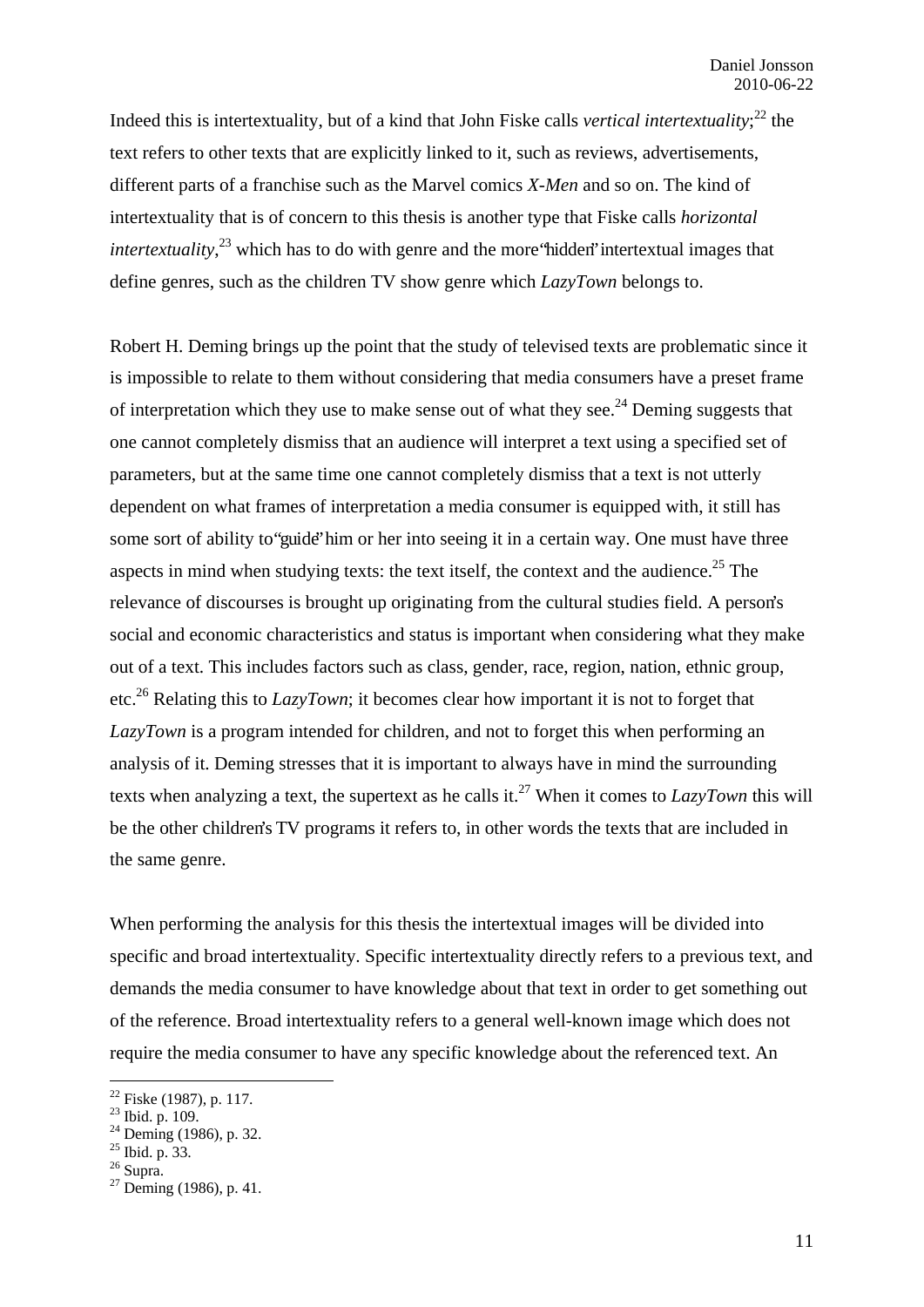example of specific intertextuality is the main character called "The Bride" in the film *Kill Bill: Vol. 1* wearing an identical yellow jump suit as Bruce Lee's character wore in his film *Game of Death*. If one is not aware of the intertextual reference made here, The Bride's clothes will not seem like anything worthy of noticing. However if you do know about it, recognizing it will give you pleasure and it will make The Bride borrow Bruce Lee's characteristics of a fearsome kung fu specialist.<sup>28</sup> On the other hand, a more broad intertextual reference is for example an allusion to the fairy tale about Little red riding hood. Fairy tales are common knowledge, but even for someone who has never heard this particular one, the themes and the characters are so archetypical that prior knowledge is not required. There is no question that the big bad wolf is the antagonist of the narrative, it explains itself. Naturally, intertextual texts can have more than one layer and be both broad and specific at the same time.

## **Problem**

<sup>&</sup>lt;sup>28</sup> Hitchon & Jura (1997), p. 156.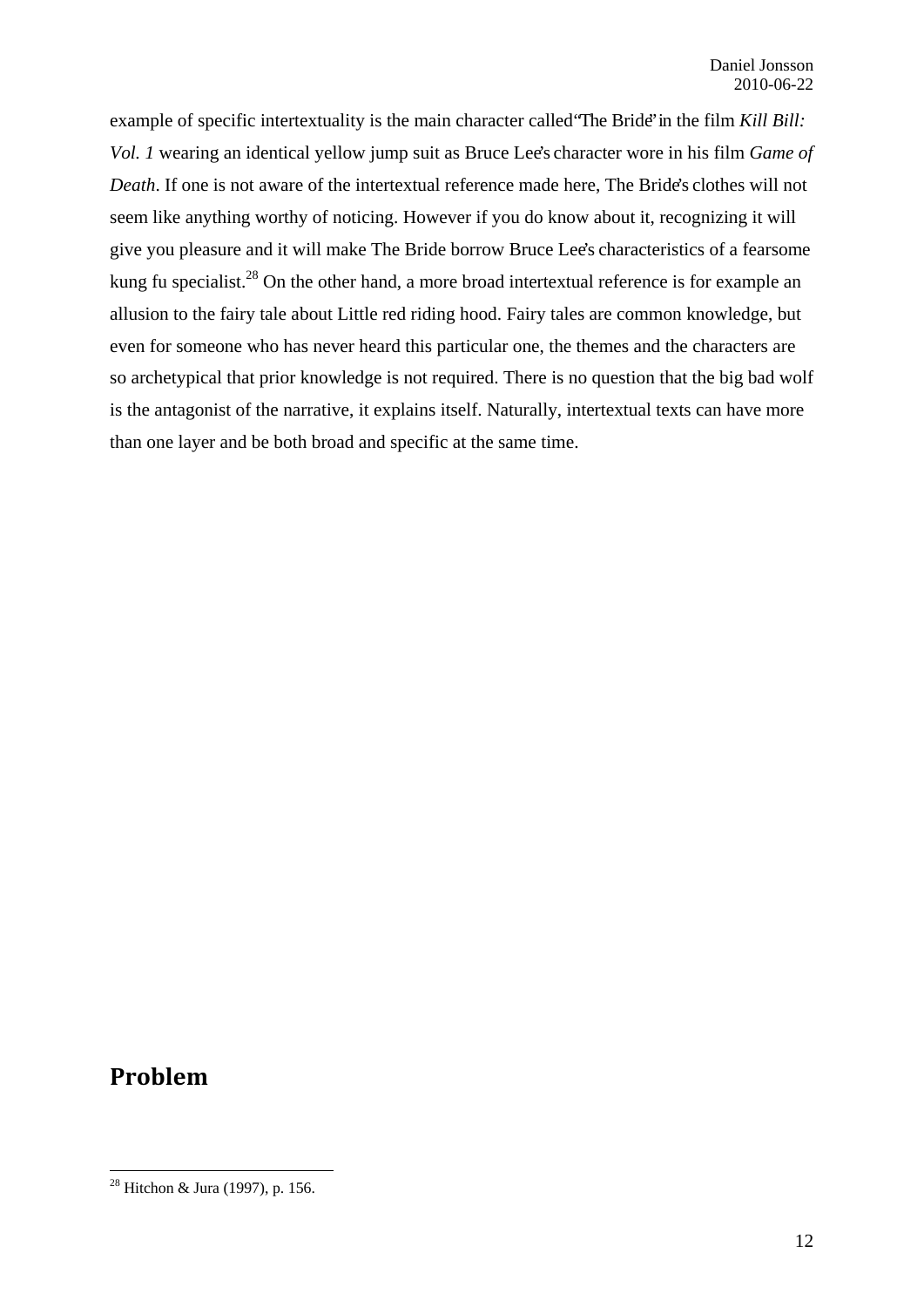With this thesis I will perform a qualitative text analysis of *LazyTown* with the focus on intertextuality and narrative aspects of characterization. It is my hypothesis that these aspects of the show are one of the main reasons for its ability to speak to its target audience and in turn its global success.<sup>29</sup> In the world we live in today where people have access to a multitude of mediated material it is the intertextuality of the various images portrayed in the show that give it an almost subconscious meaning and value. As mentioned, intertextuality is the interconnectedness and similarity of a certain image with another picture used in a different context; as in, another TV program, a film or in real life. Via the use of recognition, the familiarity makes the viewer connect with the TV show on another level and give the mediated message a sense of purpose and high regard, without considering what the actual message being transmitted happens to be. All this has to do with the fact that TV first and foremost is a visual medium. This does not mean that intertextuality is all about what we see, things like music scores and spoken lines can be intertextual as well, even though it is less common. Furthermore I will analyze the narrative characterizations of the show, by looking at how the characters are used to convey the messages portrayed, but also by relating them to the overall storylines. Of course, this part of the analysis will not be performed completely detached from the intertextual analysis, since they work together; certain imagery is one of the main things which define the different characters.

Because of the nature of *LazyTown* one cannot analyze its contents without adhering to the overall message it tries to put across, even though doing this will not be the main focus of this thesis. The show's key agenda, which could not be expressed more clearly, is that of making children maintain a healthy lifestyle, by eating right and through exercise.<sup>30</sup> This to see which narrative means are used to put forward the message, for example in the use of a polarized characterization between evil and good.

In order to summarize the above, the following will be the scientific problem that will be addressed in this thesis: *To analyze LazyTown and how it is constituted as an effective media text.* The following are the questions I will attempt to answer:

- How are the different characters that inherit the story defined from a narrative point of view?

<sup>&</sup>lt;sup>29</sup> *LazyTown* official home page,  $\frac{\text{http://www.lazytown.com/partners/}}{2009-12-30}$ <br><sup>30</sup> Now, since this message is so very blatantly advocated it is not of great interest to look into it too much, mind you it will be included in the analysis of the narrative aspects of the various episodes of the show.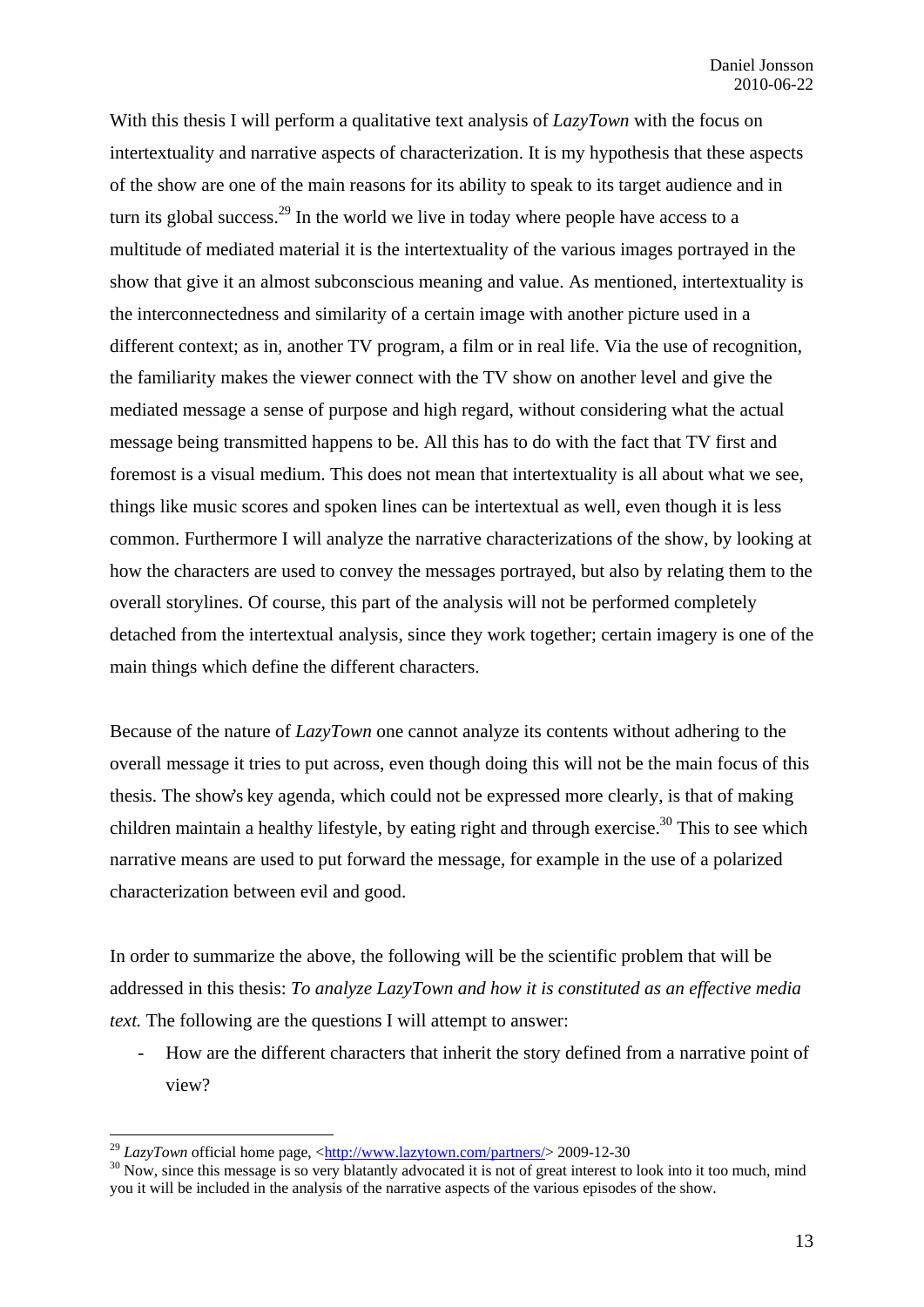- Which intertextual images can be found in the imagery of *LazyTown*?

**Method**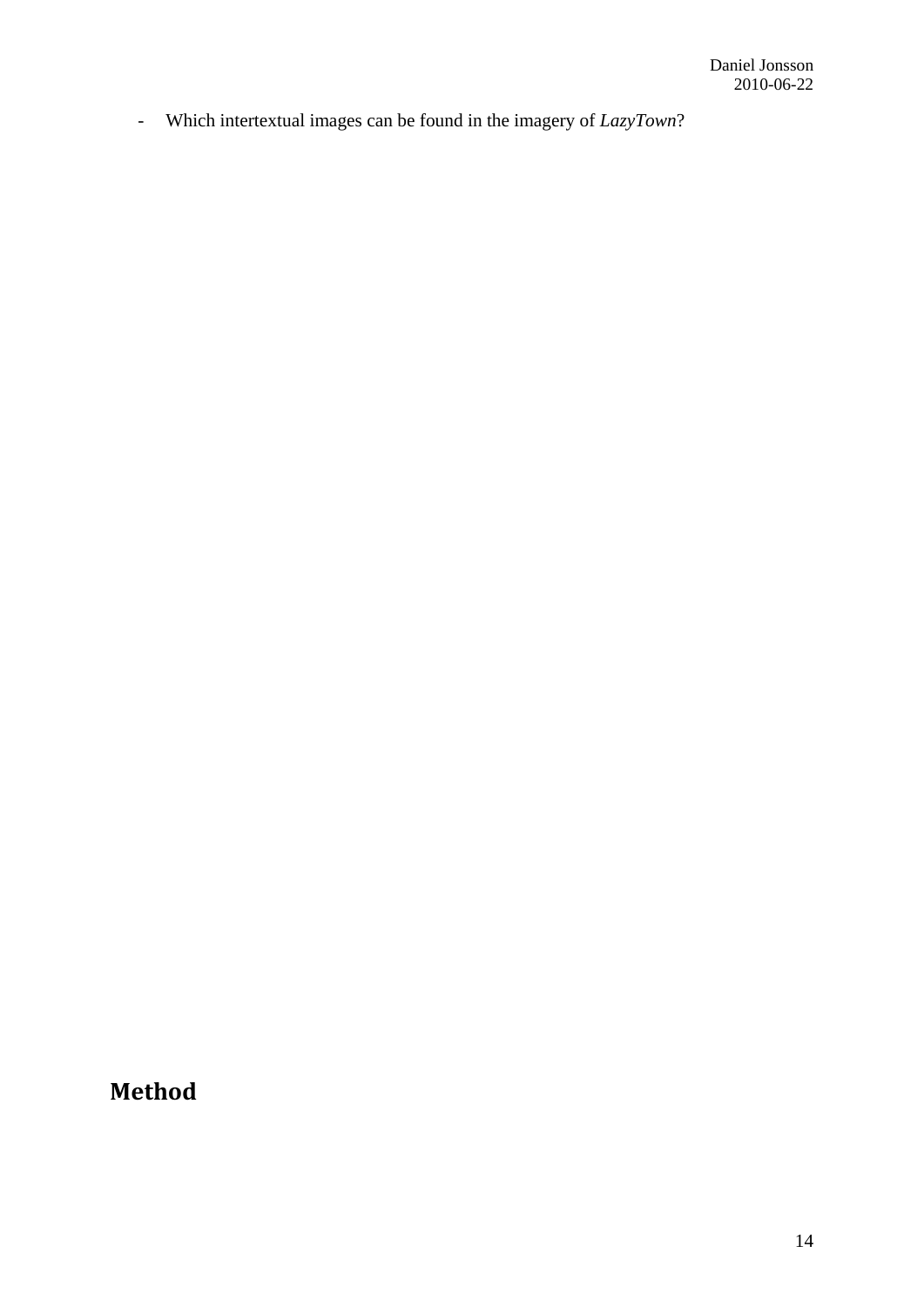In order to analyze the postmodern aspects of *LazyTown* I will be using a process defined by David L. Altheide in his book *Qualitative Media Analysis*. 31 This method proves the best to examine the points of interest that I've brought up about *LazyTown*. In other words; to extrapolate how the different characters that are abound in *LazyTown*'s world are defined and what their places are within the narrative, via the use of a theoretical framework regarding narrative theory. The one thing that could be done differently is to look at the whole narrative setup of the episodes as a main perspective, but the reason I want to concentrate on the characters is that the other narrative parts are mostly concerned with things that are very closely related to how the story in general progresses. As mentioned earlier the storylines of the *LazyTown* episodes are in general very simplistic to warrant the use of a euphemism; an extended narrative analysis of them would be of no real purpose. Another possible way of analyzing the show is to perform a thorough film analysis, but there are a number of problems with this; film analysis as defined<sup>32</sup> is again mostly concerned with story elements which are of little interest in this case. Furthermore, even though the narrative might be structured in a similar way, a *LazyTown* episode is not a film; it is a TV show with all of the different surrounding things that you have to take into account because of that fact.

Since I am in a way interested in why and how *LazyTown* became so successful, another completely different take on this research project would be to interview or send out a survey to children in order to find out what they find so appealing about the show, if they do. A question which still remains is if children really respond to intertextuality the same way as young people and adults do? Couldn't it be that the reason why a show like *LazyTown* appeals is just the nice bright colors and the catchy tunes? Children can relate to intertextuality much like adults, possibly even more so. My motivation is that we live in a hypermediated world where we are bombarded daily by images and information; the very foundation of intertextuality. Curious children brought up in this world I propose will have no problem recognizing things they have seen before when watching a show like *LazyTown*. Some of the previous research has shows that you do not necessarily need to recognize the intertextual reference in order to get something out of an intertextual text.<sup>33</sup>

 $31$  Altheide (1996), p. 23.

<sup>32</sup> Ekström & Larsson (2000), p. 247.

<sup>33</sup> Giaccardi (1995), p. 127.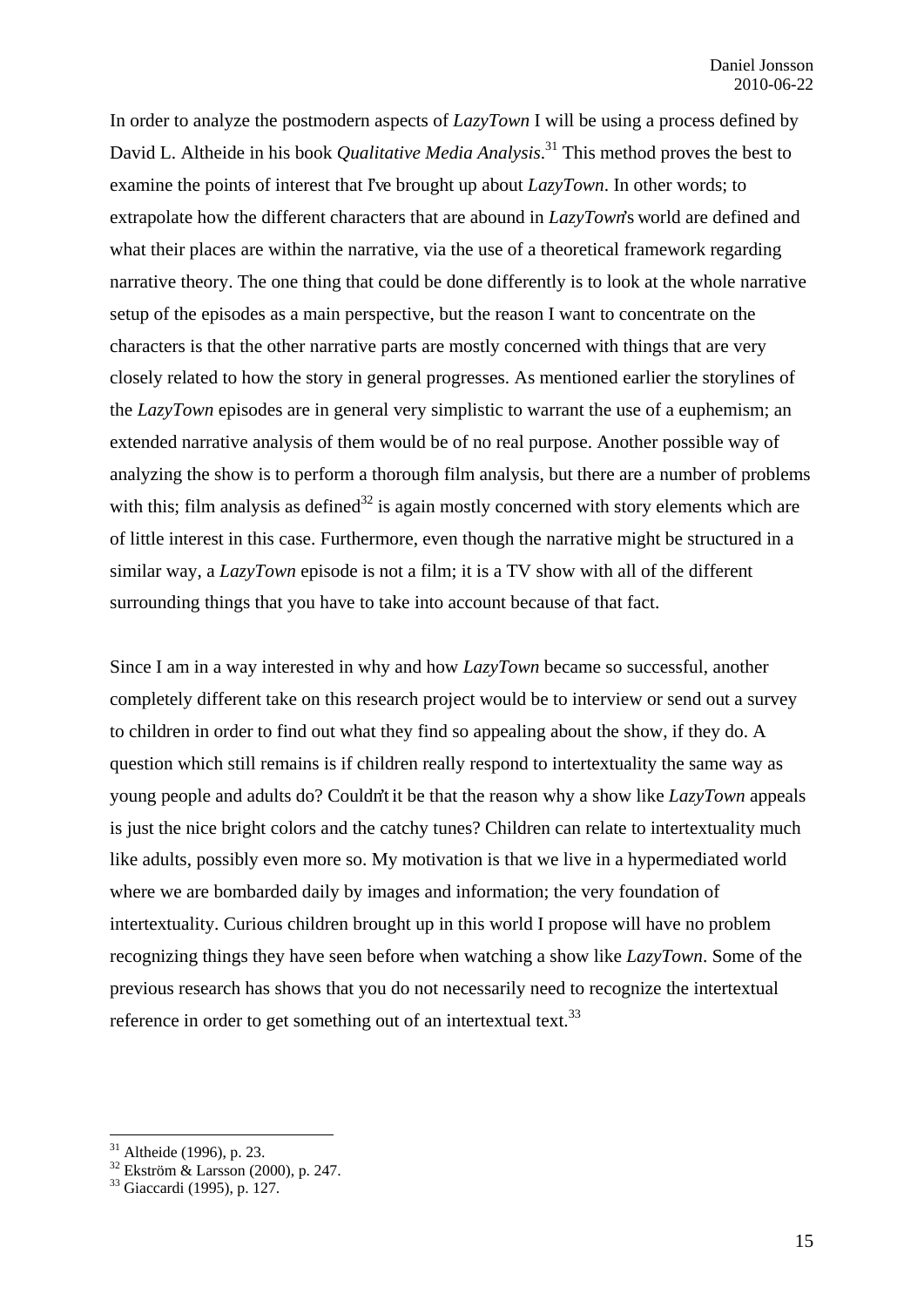#### **Materials and sources**

*LazyTown* is a television series which was originally aired from the year 2004 to 2007. Each episode has a running time of 30 minutes and there are  $52$  episodes in total.<sup>34</sup> Since the focus of this study is on intertextuality and narrative characterization, it is plausible that I could choose something else than *LazyTown* to analyze. The reason this show is so fitting to analyze from my proposed point of view is that it is a good example of using intertextuality to forward its message. Upon viewing it seems like you "have seen everything before", not in the negatively charged notion, but in a positive one. The use of intertextuality is subtle and clever, absolutely not to be confused with plagiarism. Intertextual images are not chosen at random, the fact that the main character of *LazyTown*, the young girl Stephanie shares a whole host of traits with individualistic female characters in books by Astrid Lindgren, is a testament to the quality of the TV program. With this being said, of course there are other fine examples of shows that could be subject for this sort of study, but I chose *LazyTown* because of its unique quality considering its genre and frankly because the show has gained so little attention despite its success, keeping in mind that *LazyTown* only gets limited airtime in Sweden today.

I will provide a synopsis for each and every one of the episodes included in this study in order to serve as an orientating compliment to the analysis. The first episode will be described in the first part of the analysis, the remainder here. In the episode called "Swiped Sweets" Milford is going to bake a cake for the birthday of his love interest Bessie Busybody. He doesn't really know his way around the kitchen that well however, so the children headed by Stephanie take it upon them to bake the cake for him. All is well until it gets stolen by Robbie Rotten. The devious plan Robbie has come up with is to blame the theft on Sportacus, which he does. Masquerading as a private eye he smears cream from the cake on the ladder reaching up to Sportacus hideout, setting him up for the crime and promptly landing the hero in captivity. Eventually the children find out that Robbie is the real perpetrator and Sportacus is released.

In "Rottenbeard" the children learn of an ancient stone where LazyTown's motto is engraved, only the last part is missing. Robbie Rotten disguises himself as a pirate and creates a fake last piece of the stone. He tricks the children into searching for a treasure chest where he has put the fake stone. They find it and piece it together with the initial one, resulting in the message

<sup>&</sup>lt;sup>34</sup> Wikipedia, <http://en.wikipedia.org/wiki/LazyTown> 2009-12-30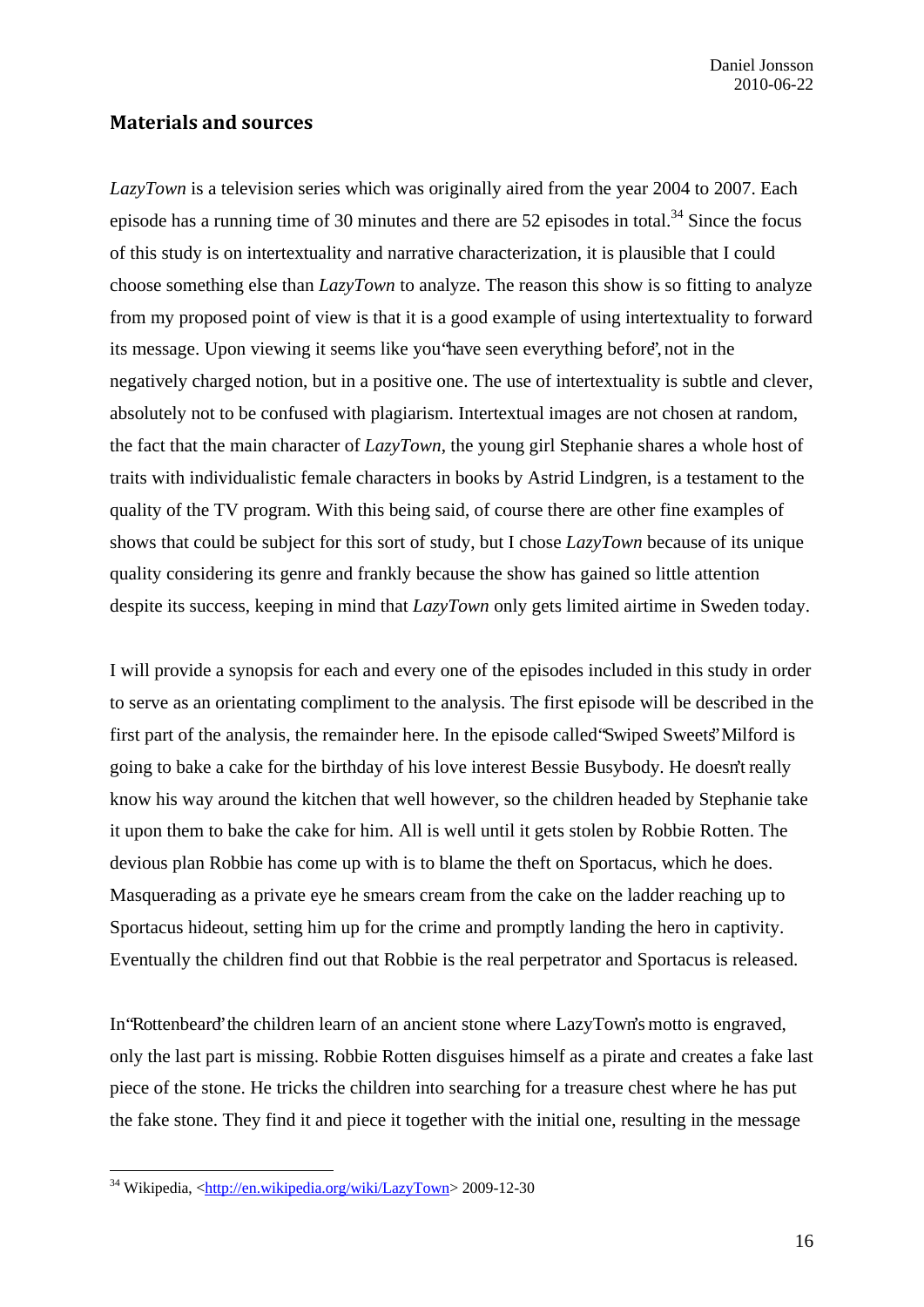that "LazyTown should always be lazy". Sportacus arrives not long after and senses that something is fishy about the motto. The children find the real stone which says "happy" instead of 'lazy'.

"Cry Dinosaur" is takes place mostly at night and is darker than a majority of the other episodes of the show. In it Stephanie, Ziggy and Stingy are camping out in a tent telling ghost stories. They talk with Sportacus about fear, and he says that he's not afraid of anything, except possibly dinosaurs. Robbie Rotten has listened in on the conversation with his strange telescope. He wants nothing more than to scare Sportacus away from LazyTown, so Robbie dresses up in a dinosaur costume with huge teeth. Unfortunately he only manages to scare the children until they find out that it is just Robbie and not a real dinosaur.

Finally the episode 'Dancing Duel' from the show's second season. Robbie Rotten is in his underground lair eating cake and minding his own business, when he completely by accident runs a miniature clockwork version of himself through a magnifying device of some sort. Robbie Rotten 2 is created, a mentally handicapped version of Robbie who is set out in the town to instill disorder. The result of this is that the robot enters Robbie into a dance contest against Stephanie. He again uses the magnifying device but this time runs a small clockwork ballerina through it. Rottenella is created, an evil robot much better suited for dancing than the clone of Robbie. Stephanie and Rottenella compete at the contest and even though Robbie tries to cheat, Stephanie emerges the victor.

#### **Selection**

It would surely be an insurmountable task to analyze each and every one of these episodes; a narrowing down is called for in order to be able to complete the analysis within the given time frame for this sort of thesis. If I would attempt to analyze every episode, the analysis would also most definitely be too sparse and rushed since there would be such a great deal of material to cover, overlooking important details that a more thorough analysis would not. When choosing how many episodes I will include as material for the analysis, one has to keep in mind which method I will be using, the scientific problem I wish to address, and last but not least the way the episodes are structured.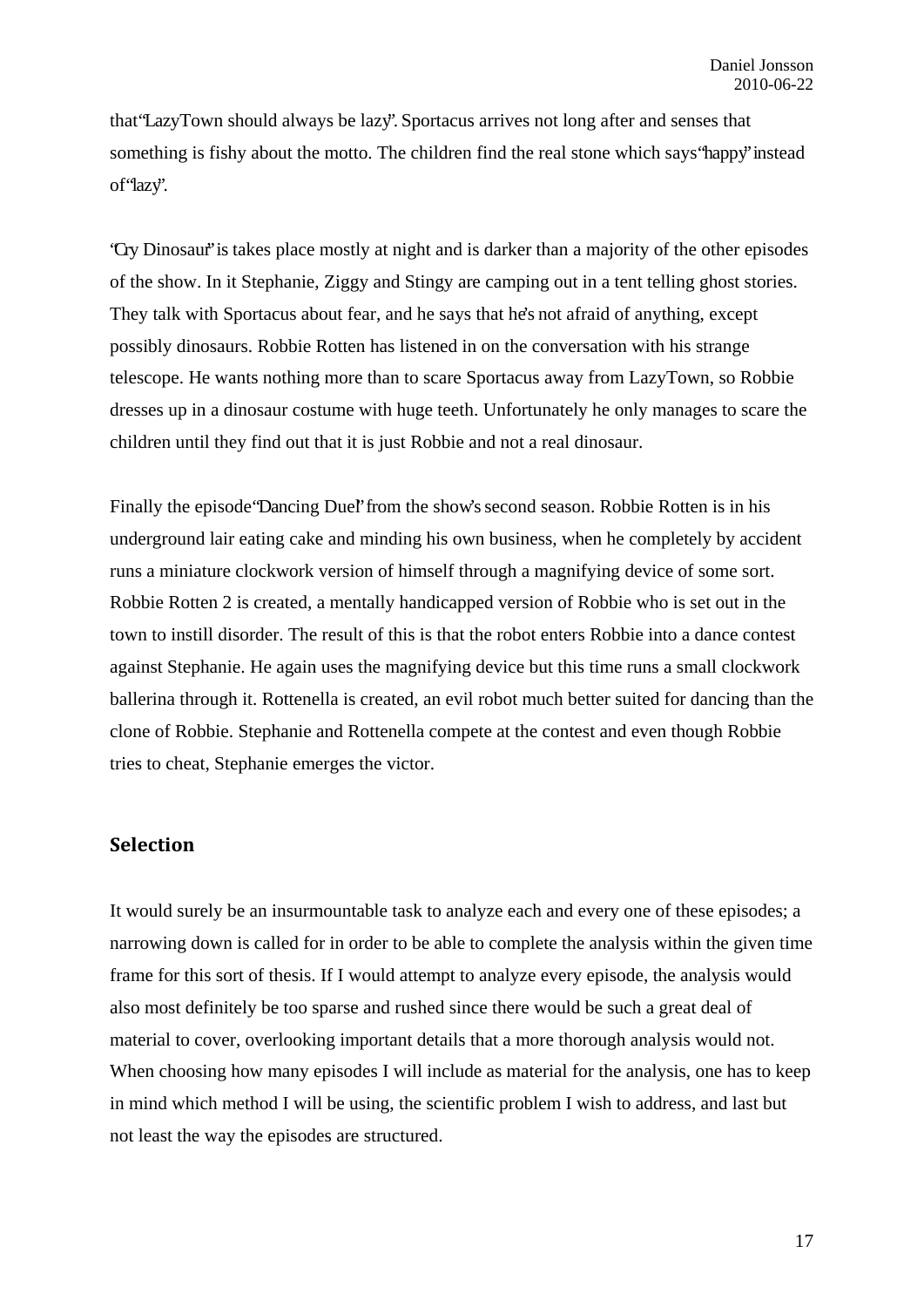When considering how the analysis of the intertextual aspects will pan out, it becomes clear that the characters inheriting the narrative do not change much from episode to episode, with the possible exception being their outfits. Even though I will look at other intertextual images, the characters and how they are defined will be the main focus of the analysis. Considering this it would probably be enough to analyze a very small sampling of episodes in order to get a basic idea of what defines the characters and how you can relate them intertextually to other characters in popular culture. The main advantage for viewing a slightly larger number of episodes is that I will end up with a much more clear and well-defined picture of the citizens of *LazyTown*. Doing this also makes sure that I will get to include all of the various supporting characters since they do not all appear in every show. Of course not everything worthy of analyzing stays the same throughout the episodes, the plots, themes and the set pieces where the story takes place all differ to mention a few things.

Of the available episodes I will choose a number that are representative of the series as a whole, and where the intertextual aspects are clear enough and somewhat easy to be found. Altheide refers to this process as theoretical sampling where you find the emphasis, meanings and themes of the units of analysis.<sup>35</sup> Doing this saves you a great deal of work as a wider selection than a just a representative one will yield more or less the same results. As it has been mentioned earlier, the general setup of the narrative in the episodes is more or less the same no matter which episode you look at. A quick scan of the whole series will be done in order to find suitable episodes. Next is the problem of figuring out how many episodes should be included in the study. The right number should be enough to get a sufficient amount of findings to be able to answer the questions posed, but not too much so the study will take too long time to perform, since I have to be able to analyze the units of data after I have collected them from the material. At a running time of roughly 24 minutes each, 20 episodes mean eight hours which is too much. Approximately five episodes should be a good number, resulting in two hours of total material. One way of knowing when you've reached a fair conclusion is when your analysis stops coming up with new findings, in other words when you start repeating yourself. If five episodes appear to not be quite enough, one could add a couple of episodes for good measure. Since the analysis of the material will be as extensive as possible, the quantity of the episodes is not what matters the most, rather the quality of them

 $35$  Altheide (1996), p. 33.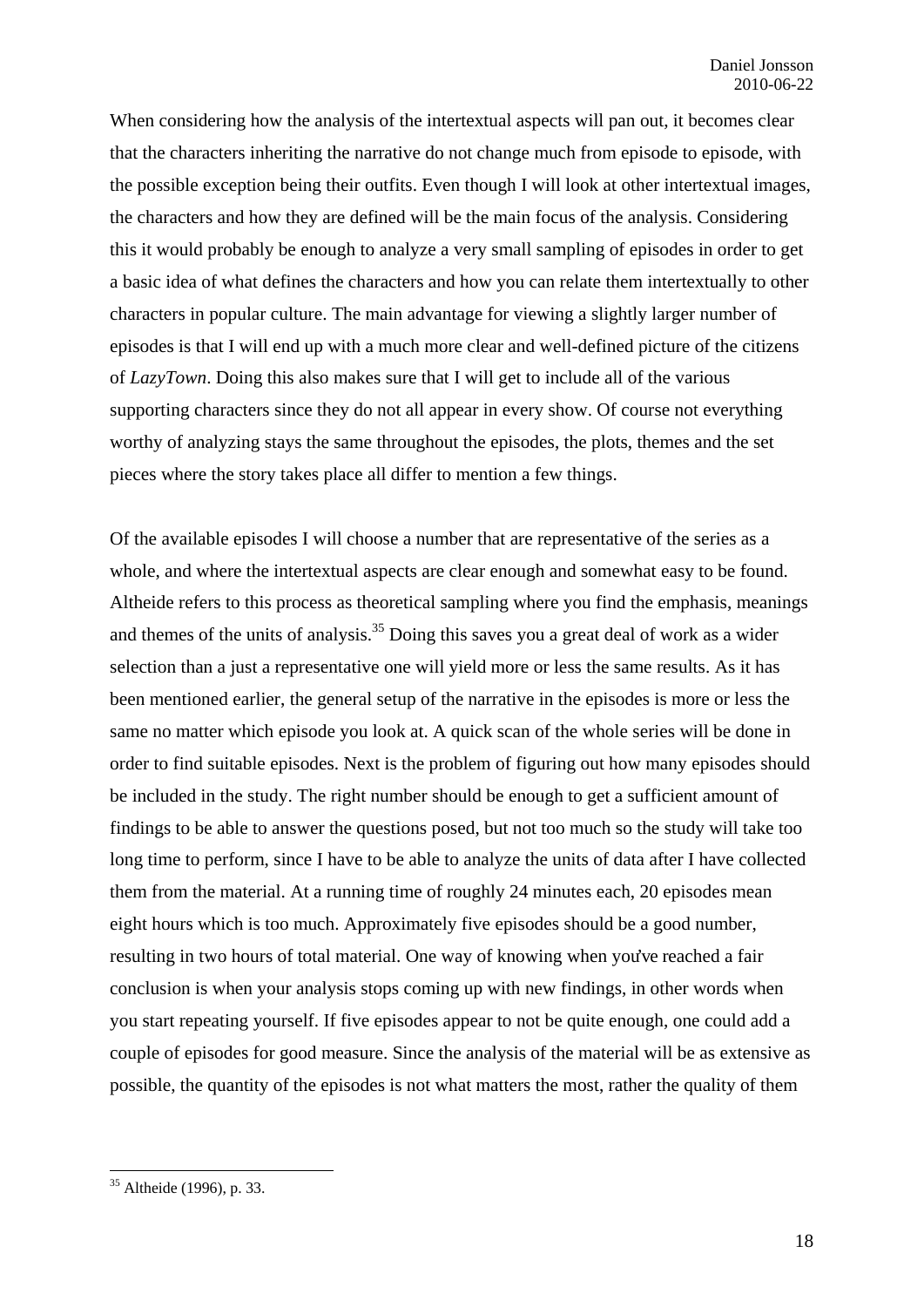in relation to my research questions, which is also another motivation for using a representative selection.

When choosing the representative selection the goal in mind is to find clear examples of intertextuality. Another possible selection would be to catalogue all of the intertextual images in the whole series which would call for a large amount of episodes to be included in the analysis. That is not the intention here, partly because of the time limitations one has to take into account when writing a thesis such as this one. When identifying the character's roles within the narrative, it would most likely be enough with only a couple of episodes, a few more certify that enough representative examples of intertextual allusions will be found.

#### **Mode of procedure**

To start with, I will have to define the units of analysis from which I will attempt to extract data from.<sup>36</sup> It is clear that for this study, the units will have to be the individual episodes of *LazyTown*. Next one should create a protocol by the use of which the data will be collected from the text. $37$  The protocol will include various categories divided into items by which you can identify the unit of analysis, such as the name of the episode, its number of succession and in which season it belongs. But the most important categories are the ones that are directly linked to the research questions. In this study these points will be set up as follows: intertextual image: and then a choice of what kind of intertextual image it is and if it's a character, an inanimate object or a situation. Altheide stresses that the best way to come up with a good protocol when doing this is step is by trial and error, one should test it by performing a very small pilot study and revise it until you have come up with a good protocol that suits the text and sufficiently answer the research questions.<sup>38</sup>

When collecting the data, one should use the preset codes of the protocol, and write down as many examples as possible. I will look through the episodes I have chosen in my theoretical sampling from start to finish and enter into the protocol the different intertextual imagery I come across. Now, already here there needs to be an analytical step since I have to distinguish between what can be seen as intertextuality and what can't. This is where the protocol I will

<sup>36</sup> Ibid. p. 24.

<sup>37</sup> Ibid. p. 26.

<sup>38</sup> Ibid. p. 27.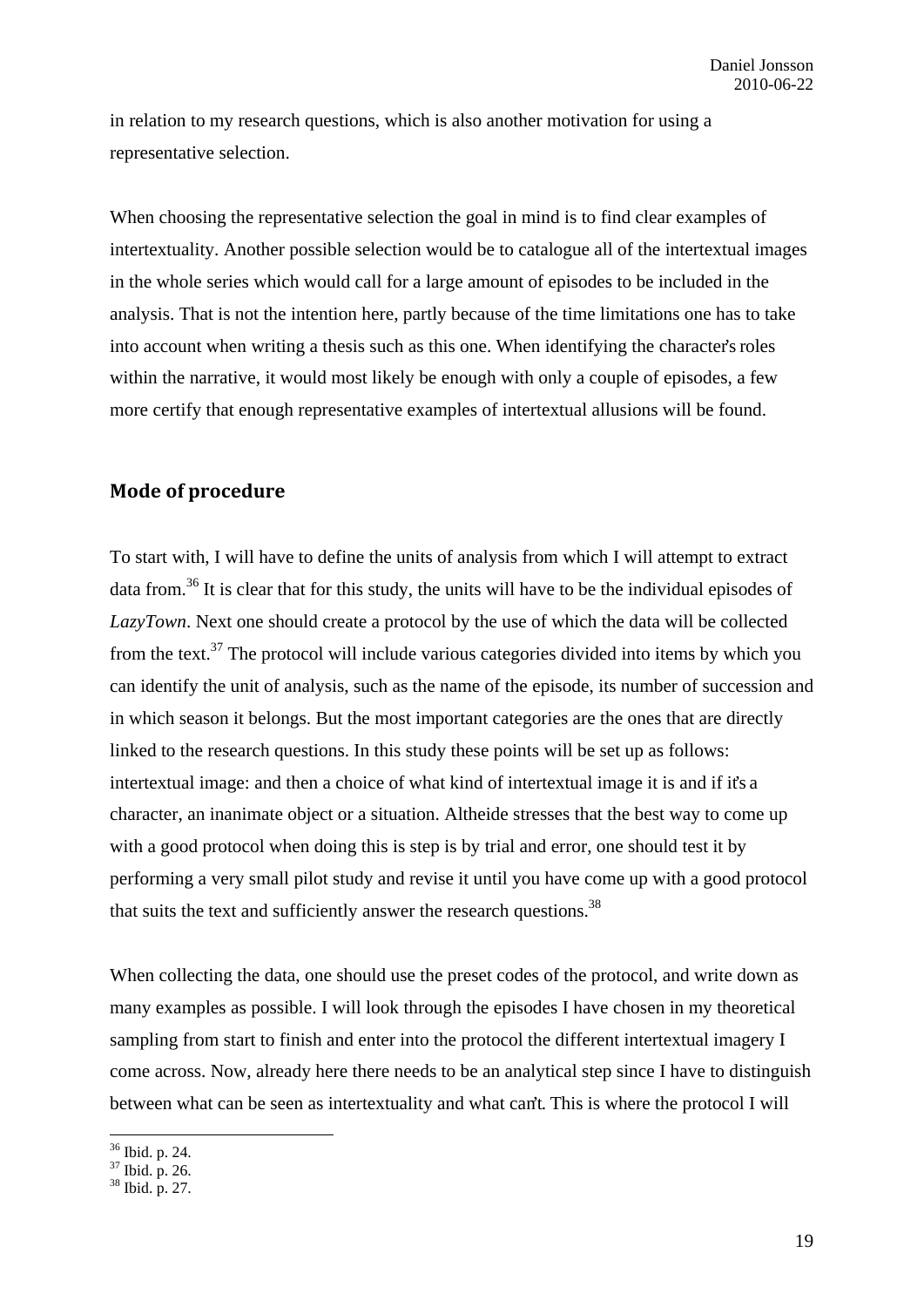have created will be of good use. I will also take notes about the way the characters are set up and act in regards to each other and the story, and summarize the narrative after having viewed each episode. The categories that concern the intertextual imagery will have to be summarized as well.

After having collected the data in this manner I will have to analyze it further in order to answer my questions. Altheide writes about the importance of reading through your notes carefully repeated times.<sup>39</sup> Things to look for in the data are extremes and key differences within categories and points. The ideas about the intertextual aspects will be examined more thoroughly by looking up information about the corresponding images or traits. The reason for the different choices will be discussed. By combining more than one piece of data, more general results will be found about the series as a whole, the characters, the locales and so on.

#### **Validity**

Regarding the scientific quality of this study it is hard to be objective when doing something like analyzing a moving image. The way to combat this affecting the results too much is to always be aware of the danger of interpretation; that you will put too much of your own thoughts into what you come up with. One has to be very clear about the distinction of what is interpretation and what are facts, when using descriptions. Any results should be as well argued as possible, with a theoretical foundation. Again the protocol I will be using will surely mean the data collection and the subsequent analysis will be as structured as possible.

<sup>39</sup> Ibid. p. 41.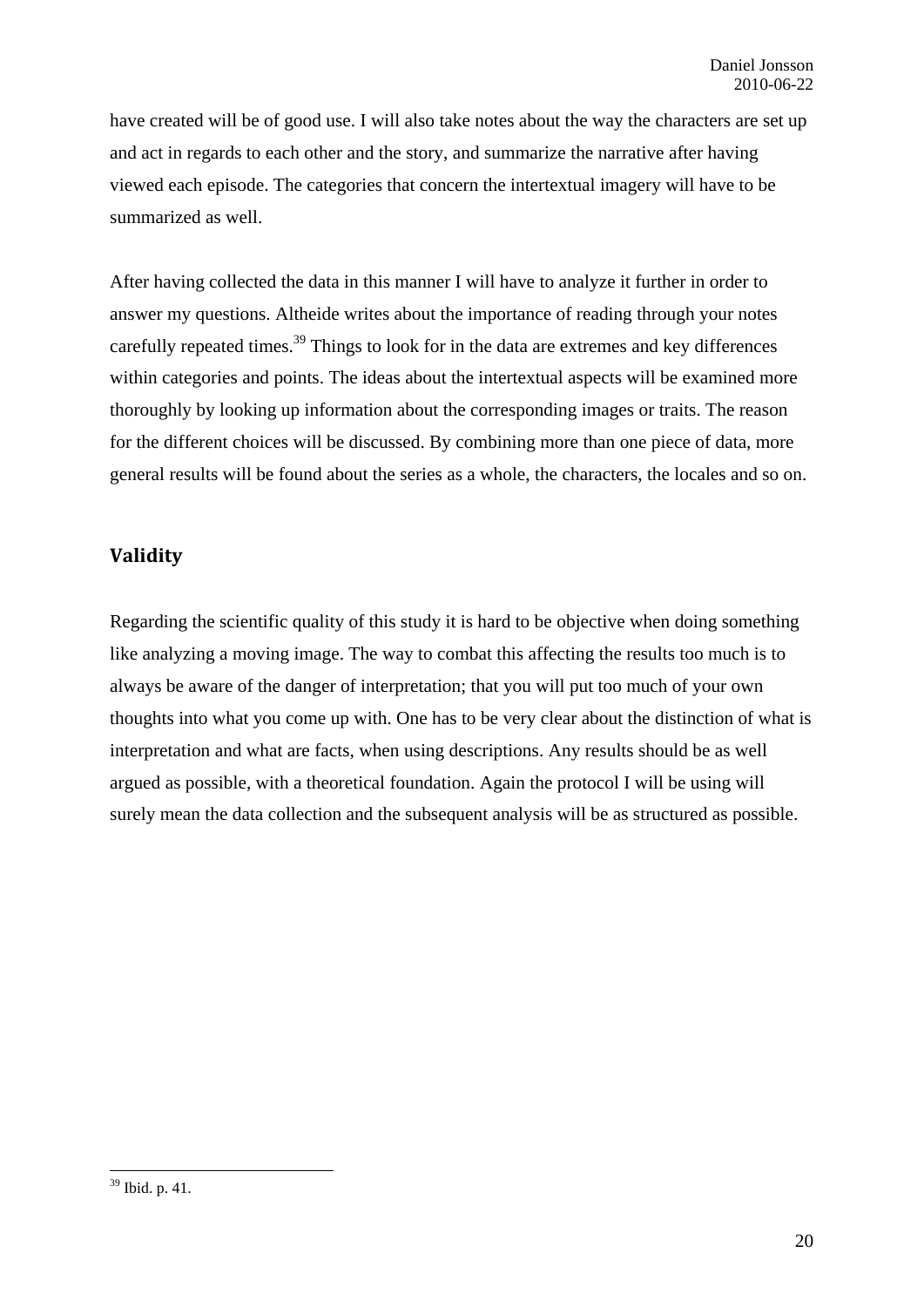# **Analysis and results: how are the different characters that inherit the story defined from a narrative point of view?**

The following is a synopsis of the first episode of *LazyTown* called "Welcome to LazyTown", which also proves as an introduction to the show itself and what it's all about. In the pilot episode Stephanie comes to LazyTown to live with her uncle over the summer. It is in this town all of the action of the show takes place; LazyTown has bright colors and a plastic otherworldly feel to it. Upon arriving she notices that it's all quiet and that apparently no kids are playing outside, much to her disappointment. Also the town appears to be a bit run-down with weeds growing here and there, and various junk lying about. Stephanie goes to see her uncle Milford Meanswell who also happens to be the mayor of LazyTown. She is determined to find some kids to play with and meets Ziggy who leads her to the other kids who live in the town. These children aren't accustomed to be playing outside however, so Stephanie has to teach them how to lead an active life style that involves playing games, doing sports and dancing to music. All this commotion stirred up by the newcomer girl disturbs a peculiar fellow called Robbie Rotten who lives in an underground cave. He ventures up to the surface to bribe the children into quit playing and go back to their former inactive quiet life style. He gives lollipops to the candy-loving Ziggy; Pixel gets a new video game and so on. Stephanie is saddened by these turns of events; it seems all her effort to get the town back up on its feet was in vain. But all hope is not lost, Milford tells his niece about a hero who used to live and operate in LazyTown, simply called "Number nine". A special messaging system was used to contact this hero, and Stephanie uses it as a last resort even though it hasn't been used in a long time. From nowhere the hero Sportacus appears and convinces the children that being active really is important. Robbie Rotten's plans have been thwarted for this time, but he will try to get his will through again and again in the episodes to come.

This study shows that there are six identifiable main characters in *LazyTown*: Stephanie, Sportacus, Robbie Rotten, Stingy, Ziggy and the mayor Milford Meanswell. These characters appear in each and every episode. Besides these characters there are a couple of recurring ones who appear often but not in every episode, they are Trixie and Bessie Busybody. Finally there are characters who appear briefly only in a single episode; for example the unnamed robotic clone of Robbie Rotten who I have chosen to call "Robbie Rotten 2" and Rottenella.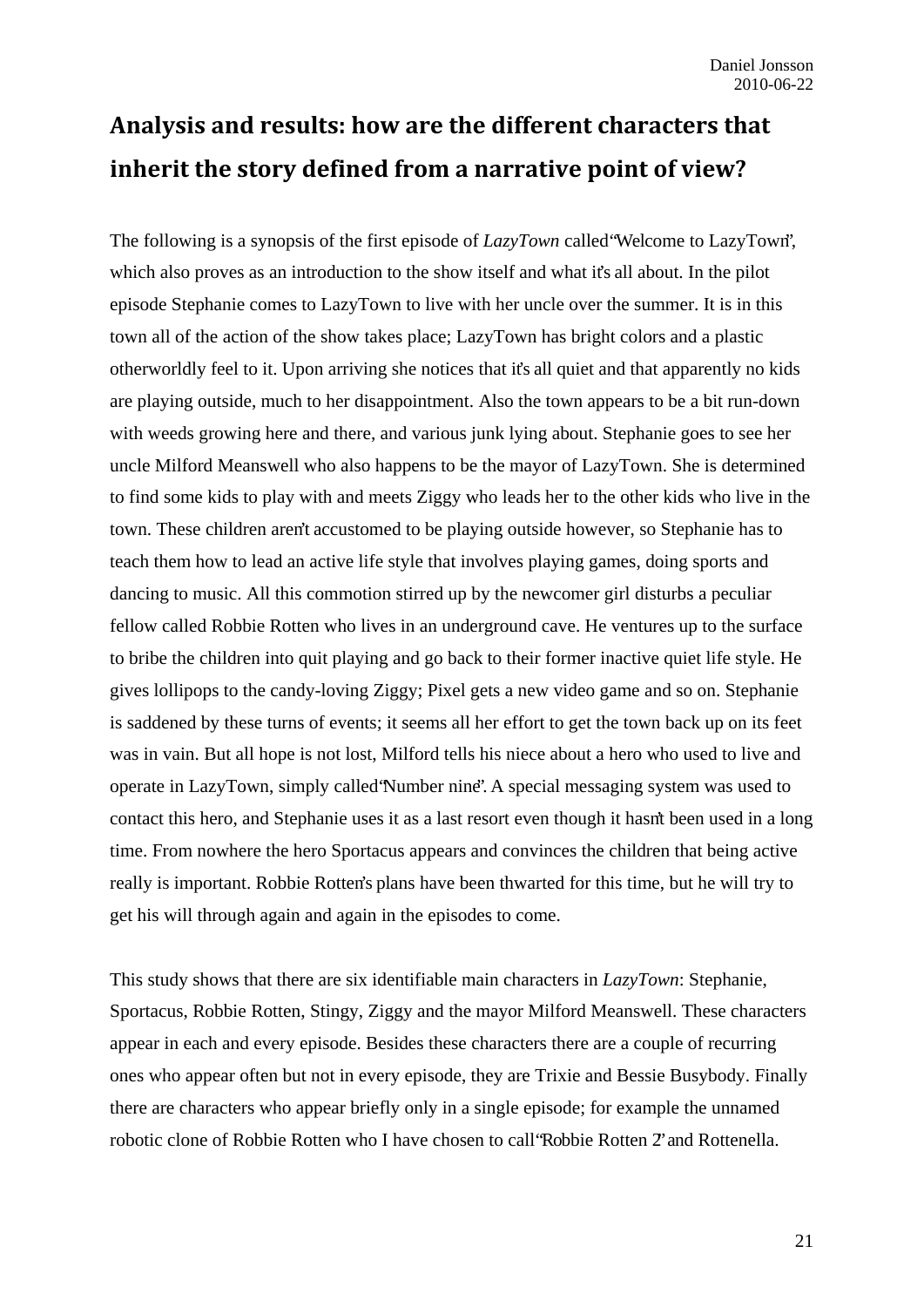Stephanie is the principal character of the program and as such is the one who the target audience is supposed to identify with. This is made easier by the fact that she along with Sportacus and Robbie Rotten are the only characters who are played by human beings (except for a few characters who only appear temporarily), of whom Stephanie is the only child. Usually the main protagonist of a narrative is the hero,<sup>40</sup> but in  $LazyTown$  this role is already taken by Sportacus. Therefore Stephanie's role is more of a disciple who one day will learn to become a hero but for the time being will just have to trust Sportacus and what he says.<sup>41</sup> This is a common theme in narratives and mythological storytelling as well. Usually the "old wise man" guiding the hero-to-be disappears from the narrative, leaving the learner to step up to the true hero role, but because of the nature of the storytelling in *LazyTown* this does not happen. There is a narrative being told within the episodes, but there is no character development – the characters all have very well defined roles that stay the same throughout the seasons. As a prototypical hero Stephanie tries to guide her friends to doing the right thing like Sportacus does, but she does not own the knowledge or experience in order to do it to the same length as him. Furthermore, Stephanie has faults which stand in the way unlike Sportacus who has a completely flawless persona. For example, in the episode "Dancing Duel" Stephanie enters a dancing contest but she lies in bed and reads comics instead of practicing. She thinks she is so good she will win without any sort of practice. Sportacus picks up on this and guides her to the right path. Stephanie also has other traits of her character that are very human and separates her from the characters with smaller roles. In the previously mentioned episode she doubts her ability to win the contest and therefore initially doesn't even want to go up on the stage. Again Sportacus supports her and talks her into doing her dance number, which she does resulting in her winning the contest. Where the children characters portrayed as puppets all have their own individual visible flaw, Stephanie is just a normal kid which further cements her as the one character the target audience is supposed to identify with.

Sportacus plays the hero role of the narrative and as such he is the role model, but he is rather the role model for the characters within the narrative than the children watching the program. Instead of walking Sportacus does somersaults and back flips in order to go from point A to point B and he has perfect timing in whatever he does. Thus his character certainly is larger than life and not a realistic goal for a child to reach up to. It is Sportacus's actions that define him as a hero, but these actions in themselves are less heroic than what one can expect from

 $40$  Berger (1997), p. 27.

 $41$  Campbell (1949), p. 57.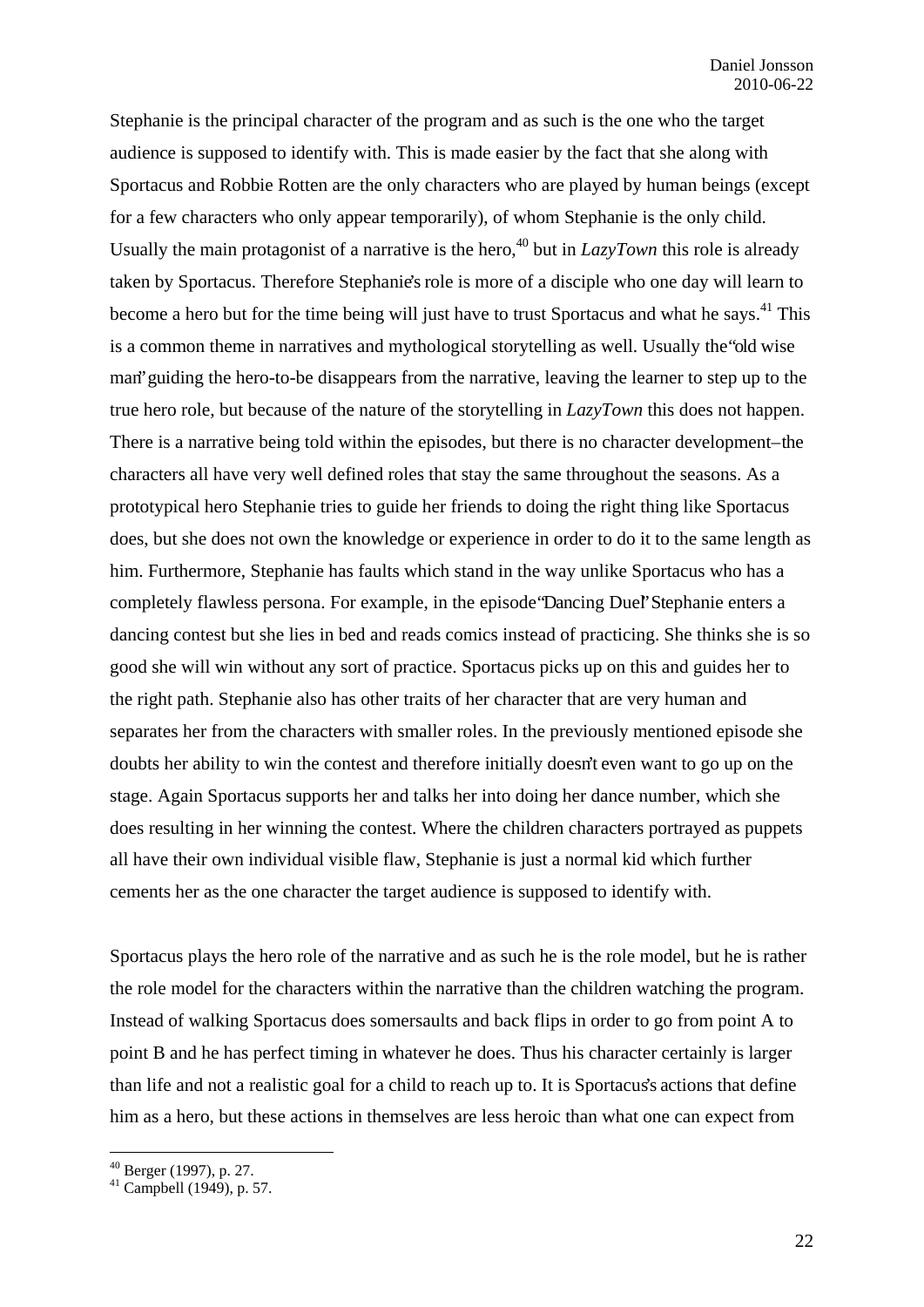super heroes the likes of Superman or Batman. The "dangerous" situations that Sportacus saves the inhabitants of LazyTown from are very trivial and downplayed, for example in one episode Ziggy gets stuck in a trash can and Sportacus has to pull him out. There is rarely any real danger involved, but within the genre this is what you can get away with as tense and "dangerous" situations, and they need to be there in order for Sportacus to play his role as a savior.

Robbie Rotten is the only antagonist of the show which means that he has a lot of space within the narrative to fill out. This in turn means that his character can be allowed to change slightly between episodes unlike the other characters of *LazyTown*. In most episodes the children disturb Robbie's peace and quiet by playing games, prompting him to disguise himself in order to make them stop. This includes a running gag where he rates four costumes going from one to the other until he finally settles on the last one. The way in which he uses the disguise to his advantage differs though. In many episodes he becomes a false friend to the children, but in one episode he simply uses a dinosaur-disguise and scares them. In the "Dancing Duel"-episode he even takes on the role as the mad scientist when he doesn't utilize the disguises for one episode and instead first creates Robbie Rotten 2, a Frankenstein's monster-like character, and Rottenella. What is true for all cases however is that his actions define him as "evil",<sup>42</sup> and precisely as in the case of Sportacus's "heroic" deeds, what Robbie Rotten does cannot really be described as particularly evil at all. The children's TV program genre does not allow Robbie Rotten to be truly evil and kill or threaten people; he is forced to resort to stealing cakes and cheating in dancing contests. To add to this, the way in which Robbie Rotten commits his malicious deeds is as if he's just playing around. Especially after the kids find him out he will excuse himself in a manner that implies he was not serious about what he was doing, further taking the edge off the gravity of his actions.

When it comes to the puppet children who make out Stephanie's friends, they all have their individual negative characteristic which defines them. Stingy is egoistic, cheap, has a holierthan-thou attitude and doesn't want to share. Pixel is a "nerd" who talks in a strange technological jargon and just wants to stay inside and play video games. Ziggy is overweight and has a sweet tooth, and finally Trixie who is much less prominent than the others throughout the episodes is a tease; she likes to mess with people. The functions of these

<sup>1</sup>  $42$  Berger (1997), p. 43.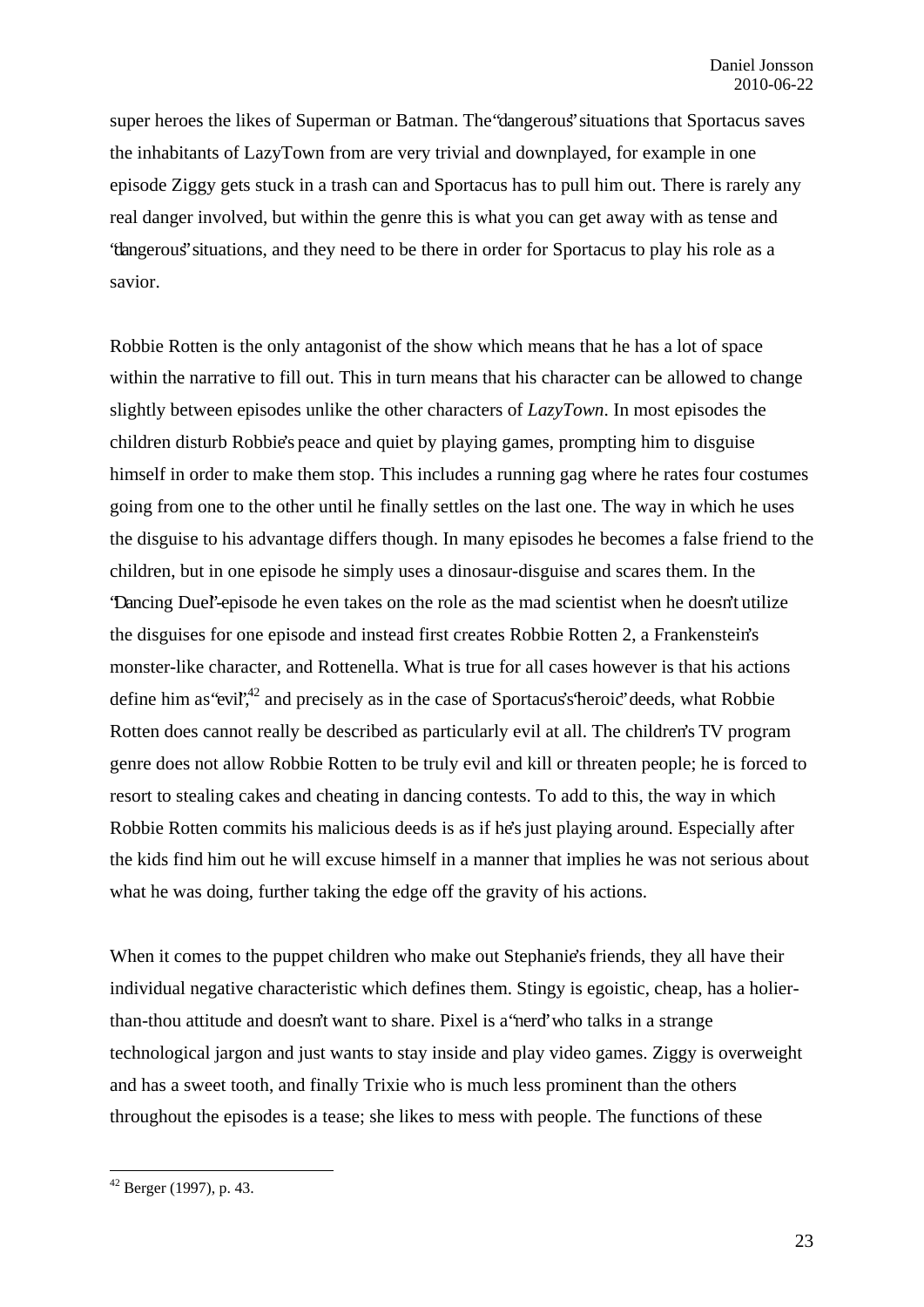characters are to teach the children in the target audience how you are not supposed to be. The puppets personify the things you are not supposed to do as a child; you ought to share, be kind to one another, not eat too much candy etc. Stingy, Ziggy and the others have no real personal characteristics which define them, in one episode Ziggy becomes scared by the dark, but this is just a coincidence, it could just as well be Stingy who got scared by the dark. There is nothing in Ziggy's character which motivates that he becomes scared easily. From a characterdefining point of view, these children are more or less the same; they are a single entity with several representations. This is a result of the genre *LazyTown* belongs to, in a program intended for an older target audience all these puppets could just as well be combined into one wrong-doer character. An example of a character like this is Huckleberry Finn from the classic novel *The Adventures of Tom Sawyer* written by Mark Twain. Huck Finn represents all the bad qualities a boy shouldn't have; he smokes tobacco, his parents do not care very much about him, he doesn't go to school and his clothes are worn-out. To Tom Sawyer who is the protagonist of the book, Huck Finn represents what Tom really would want to do, but at the same time what he because of his proper upbringing knows he shouldn't.

Milford Meanswell is the mayor of LazyTown and Stephanie's uncle. In the absence of Stephanie's parents Milford should be her role model or father figure, but he fails miserably at this prospect. The character traits of Milford are nothing which are be required for a role model; he is clumsy and unsure of himself. Ironically even though he is the mayor his character is that of the village idiot. Of course the reason for this is so Sportacus can step in and be a real role model for Stephanie in place of Milford who personality-wise does not have the proper abilities to do so. Bessie Busybody is a small character who appears in some episodes, but her role is little more than to be the love interest of Milford and another way for him to prove how clumsy and foolish he is.

As established earlier the characters' visual features are important when defining the role they play within the narrative. One visual characteristic which stands out is beauty vis-à-vis ugliness. It is difficult to be objective about beauty; it truly is in the eye of the beholder. However, there are signs which denote if a character is beautiful or ugly independent of any subjective definitions of it. For example, Sportacus is well trained and has a perfect posture – signs which denote beauty. Robbie Rotten has an abnormally large chin, weird clothes and a terrible posture which tells the viewer that he is ugly. Of the *LazyTown* characters Stephanie and Sportacus are beautiful, Robbie Rotten is ugly, and the rest of the cast have a neutral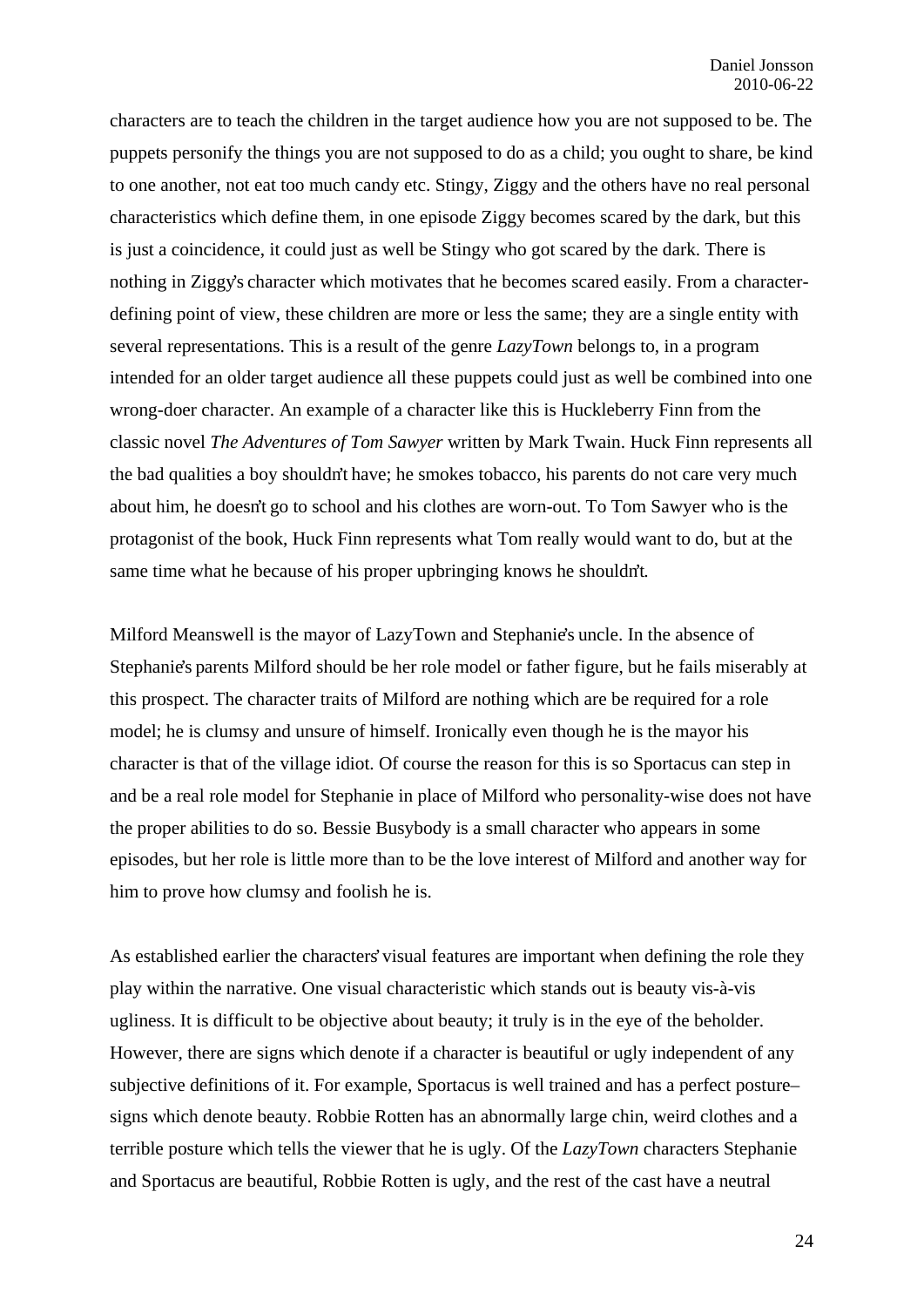appearance. When it comes to stories about good versus evil, having the good characters being beautiful and the evil ones ugly-looking is an ancient powerful way of telling a story through imagery. The problematic part comes when thinking about what sort of message this sends out in *LazyTown*. There is no other way to interpret *LazyTown* other than that ugly people are evil and good-looking people are good. The program has an intended agenda of transmitting a message of maintaining a healthy way of life, but the values about the superficial which are also there are promoted just as clear. In today's society the inherit value of beauty is continually reproduced by all kinds of media, so *LazyTown* is far and away the only perpetrator.

#### **Conclusion**

The characters in LazyTown are all characterized as stereotypes and play clearly defined roles within the narrative. Stephanie is the disciple "hero-to-be", Sportacus is the hero and Robbie Rotten is the archetypal villain. The other children all have their one weakness which defines them, and Milford is the village idiot. One of the clear conclusions which can be made by analyzing the characters of *LazyTown* is that they along with the program itself appear to be in a kind of suspended animation or stasis. The characters stay in place and never change or develop throughout the seasons. In TV series aimed for adults or adolescents characters will often develop throughout the season by learning from their mistakes etc. The reason that the *LazyTown* characters are in stasis is a question of genre; if they did develop it would probably be too much for the target audience to handle and it would be impractical, even unnecessary. The advantage of leaving the characters in stasis is that you don't have to watch every episode in sequence in order to make sense of the episodes. *The Simpsons* uses this formula as well since the comedy is the main purpose of the show, and it relies on the characters being defined in a certain way and not showing any sign of development throughout the seasons.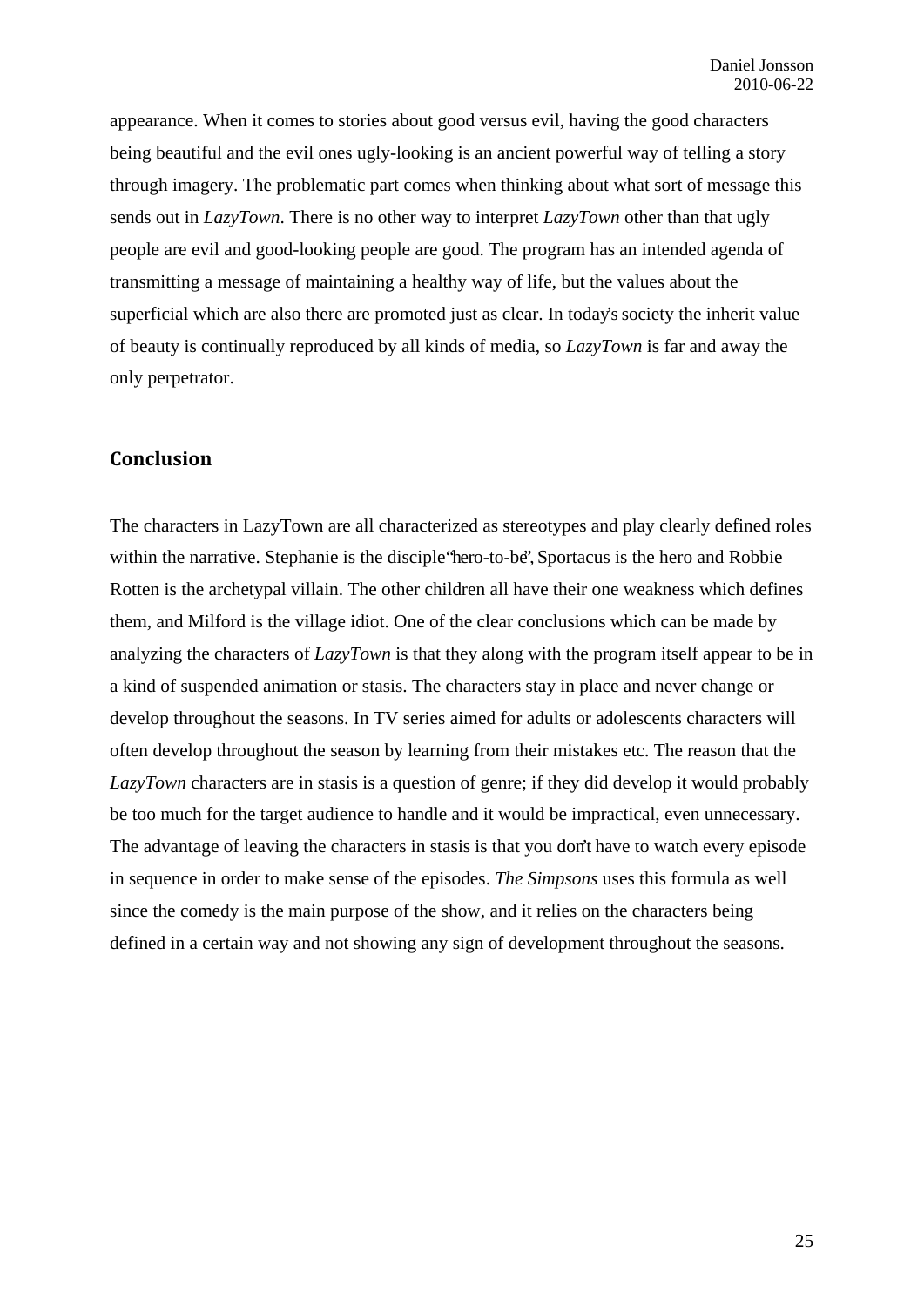# **Which intertextual images can be found in the imagery of LazyTown?**

The chosen episodes of *LazyTown* presents the viewer with a field rich of intertextual imagery, however the characteristics of this imagery is one of repetition, not of insertion of a new set of intertextual images in every episode. The isolated individual intertextual images are there in most episodes but the larger portion of the intertextual images is repeated in each episode. Naturally this does not make them less intertextual. Examples of intertextual images which repeat themselves in more or less every episode are miscellaneous set pieces, props, costumes and so on. In some cases these features combine into a situation or theme which is used as an intertextual device for giving the TV series a purpose and meaning. I will go through some of the main broad intertextuality below.

The head character of *LazyTown* is Stephanie. In the introductory episode Stephanie moves to LazyTown supposedly to stay there with her uncle over the course of the summer. The appearance and mannerisms of Stephanie makes her an intertextual allusion to Astrid Lindgren's character Pippi Longstocking. Stephanie is not exceptionally strong or rich, but just like Pippi she has a peculiar hair style; her hair is pink where Pippi Longstocking has two braids sticking out at a horizontal level from the sides of her head. Also both Pippi and Stephanie wear almost the same type of dress, stockings of some sort and they virtually are orphans in the sense



**Figure 1.** *Top***: Pippi Longstocking.** *Bottom***: Stephanie.**

that their parents are absent. Most important of all is Stephanie's attitude and her way of life; she is a go-getter who leads the other children into action in place of inaction the same way as Pippi does with her friends Tommy and Annika.

The other main protagonist of the show is Sportacus; he is the hero who saves the children from Robbie Rotten's evil schemes in each episode. To aid him he has a crystal attached to his chest which flashes every time someone in town is in trouble. When the crystal flashes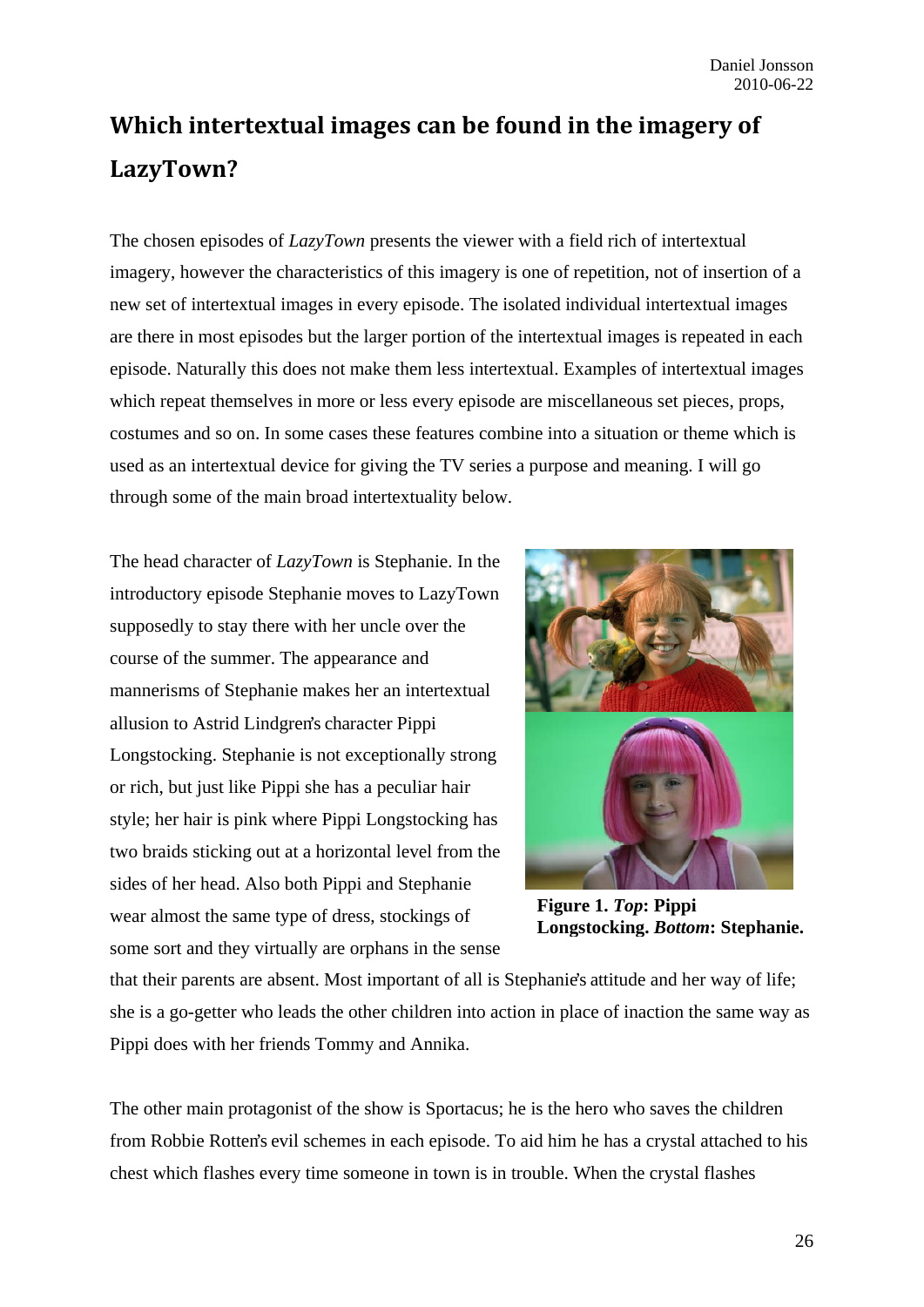Sportacus inexplicably manages to find the individual who is in trouble and rescues said person from whatsoever clutches of peril they are in. The intertextual reference being made here is to the comic super heroes Spider-Man and Superman's super-human abilities. Spider-Man has a spider-sense which allows him to see into the future and anticipate things that will happen before they do, usually various threatening things happening. Superman has an extremely sensitive hearing which allows him to hear people in danger from far-away distances. The intertextual likeness lies less in how the actual ability is constituted, but more in its function; it allows the hero to find the person in question who is in danger and save him or her.



**Figure 2. Interiors:** *Top***:** *LazyTown***.**  *Middle***:** *Star Wars: Episode III – Revenge of the Sith***.** *Bottom***:** *2001: A Space Odyssey* 

While on the subject of Sportacus and intertextual facets of his character, he also has a peculiar moustache which looks like the one sported by the character Zorro, another wellknown hero but more of a rogue character than a

super hero. In fact, Sportacus himself says in the introductory episode when posed the question if he's a super hero, that he's "a little more than average hero". He doesn't need to be a full-blown super hero since his enemy is not very powerful either; Robbie Rotten is in fact a blundering fool. Furthermore, just like Robbie Rotten is defined partly from where he lives, so is Sportacus. The "little more than average"-hero lives in an airship flying high above LazyTown. Here Sportacus exercises and eats healthy food, in a predominantly white environment which looks

like the spaceship from *2001: A Space Odyssey* or the blockade runner from the end of *Star Wars: Episode III – Revenge of the Sith*. The geographical difference between where Sportacus and Robbie Rotten lives is referencing a broad intertextual allusion to Alighieri Dante's *The Divine Comedy*. In the book the author himself goes on a voyage to the lowest bowels of hell and then to heaven in the skies. In other words; evil belongs low underground, and good up in the sky.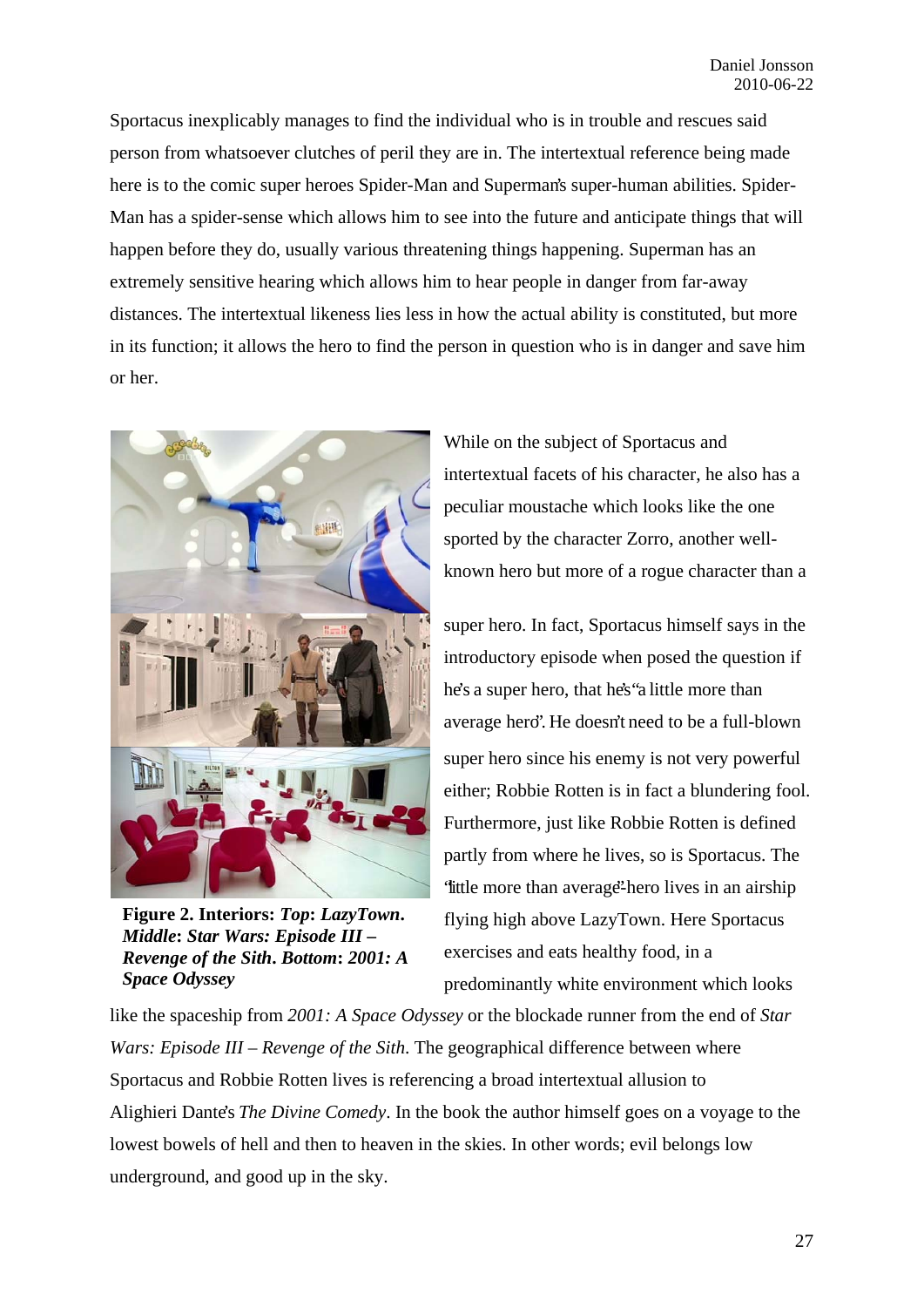Robbie Rotten is the head antagonist in LazyTown, and his persona, his mannerisms and the way he looks, as well as his underground lair where he schemes and plots, is a two-layered intertextual allusion to *How the Grinch Stole Christmas*. It is two-layered in the sense that some parts of it is

specific whilst other more broad; The allusion to *The Grinch* is specific, but in turn the notion of an evil person residing in an underground cave is as an old storytelling plot device. As a media consumer you do not have to know about the specific intertextuality to understand the general idea behind Robbie Rotten's characteristics, but doing so only adds to the experience when watching *LazyTown*. The motion picture *How the Grinch Stole Christmas*



**Figure 3.** *Top***: The Grinch.**  *Bottom***: Robbie Rotten.** 

is based on a very popular children's book with the same name written by an author who goes by the pseudonym of "Dr. Seuss". In the film, the character that is called The Grinch lives in an underground cave residing close to a generic town. The Grinch is a lonely, strange, "ugly", selfloathing, deeply unhappy and miserable character who, instead of trying to deal with his issues, wants to make other people share his misery. His appearance is that of an anthromorphic humanoid kind of hairy beast; the member of an unspecified and unknown species (very similar-looking to an assortment of other characters appearing in Dr. Seuss's other books). What the Grinch hates most of all is Christmas, a time when everyone supposedly is happy. Because of this, the Grinch wants to "steal" Christmas by dressing up as Santa Claus and break into people's homes and take their gifts away from them. The narrative is ended by a little girl melting the Grinch's heart and making him realizing that rather than trying to spread his own misery throughout the world, he can reach out to the citizens of the nearby town and they will accept him into their community, no matter how ugly he is.

Most notions of Robbie Rotten's character are very similar to those of The Grinch. Robbie even has a prosthetic chin to make him look ugly, his clothes are strange and he's lonely. In most episodes Robbie Rotten disguises himself just like the Grinch takes on the appearance of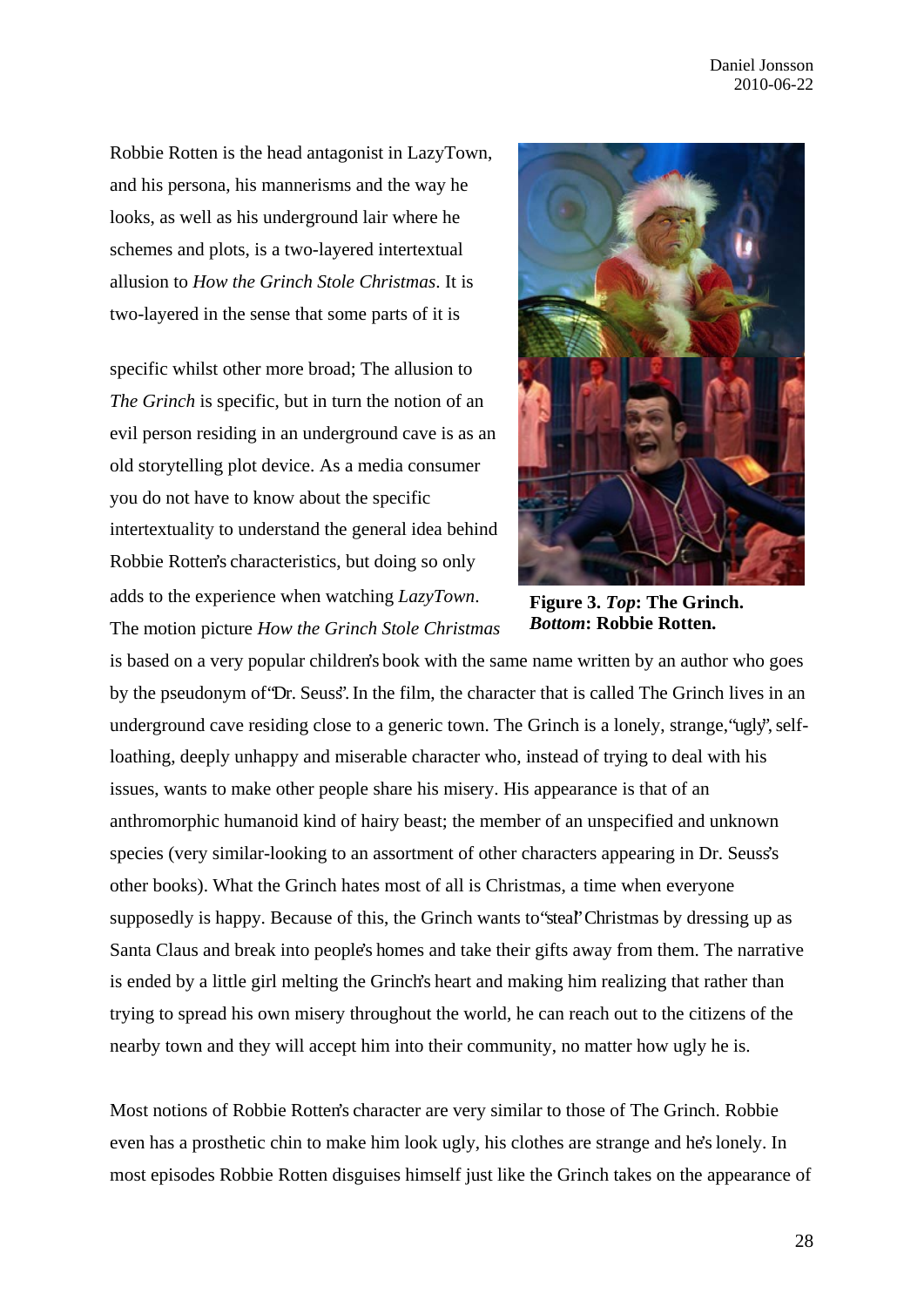Santa Claus. Robbie lives in an underground lair much like the Grinch, and where the Grinch doesn't want people to be happy because he is not, Robbie Rotten wants the children to remain lazy and eat unhealthy. Unlike in *How the Grinch Stole Christmas* however, the reasoning for Robbie Rotten's actions is a bit unclear. In most episodes Robbie doesn't want the kids to play since it is too loud and disturbs his peace and quiet. The reason why he wants the kids to eat candy instead of vegetables is kept in the dark, other than it just being his general malevolence speaking.

Robbie Rotten is one of the supporting characters in the show, one that appears in every episode as he is the only antagonist of the story. Therefore the motif of his underground cave and his scheming and plotting repeats itself as well, making the intertextual reference to *How the Grinch Stole Christmas* repeat itself too. Another more general broad intertextual reference is the one which alludes to the overall look and design of the set pieces and backgrounds, as well as the puppets that make out the supporting cast. The colors are bright and clearly define the geography of LazyTown as being not of this world. The angles of the houses are slanted and out of proportion. Everything seems to be made out of plastic; the set pieces, props and even the puppets do not look the least bit "alive". This is an intertextual reference to other popular children's programs, mainly *Sesame Street* and *The Muppet Show*.

Another play with genres that appears in nearly every episode is the musical number. Without warning the characters of the show will start to sing and dance just like in a motion picture musical. The song covers the main theme of the episode with both lyrics and the played out actions of the characters. Even outside the film genre the musical, these sorts of numbers are common in other TV children programs such as *Sesame Street*, making it a genre convention. This certain example of intertextuality is very broad and repeats itself in every episode of *LazyTown*.

The specific isolated intertextuality which alludes directly to another text is much more uncommon than the broad variant. There are a few examples, but on the whole the broad intertextuality which repeats itself dominates the series. In some episodes specific intertextuality is completely absent. I will describe some intertextual images the analysis has come up with, and their meanings.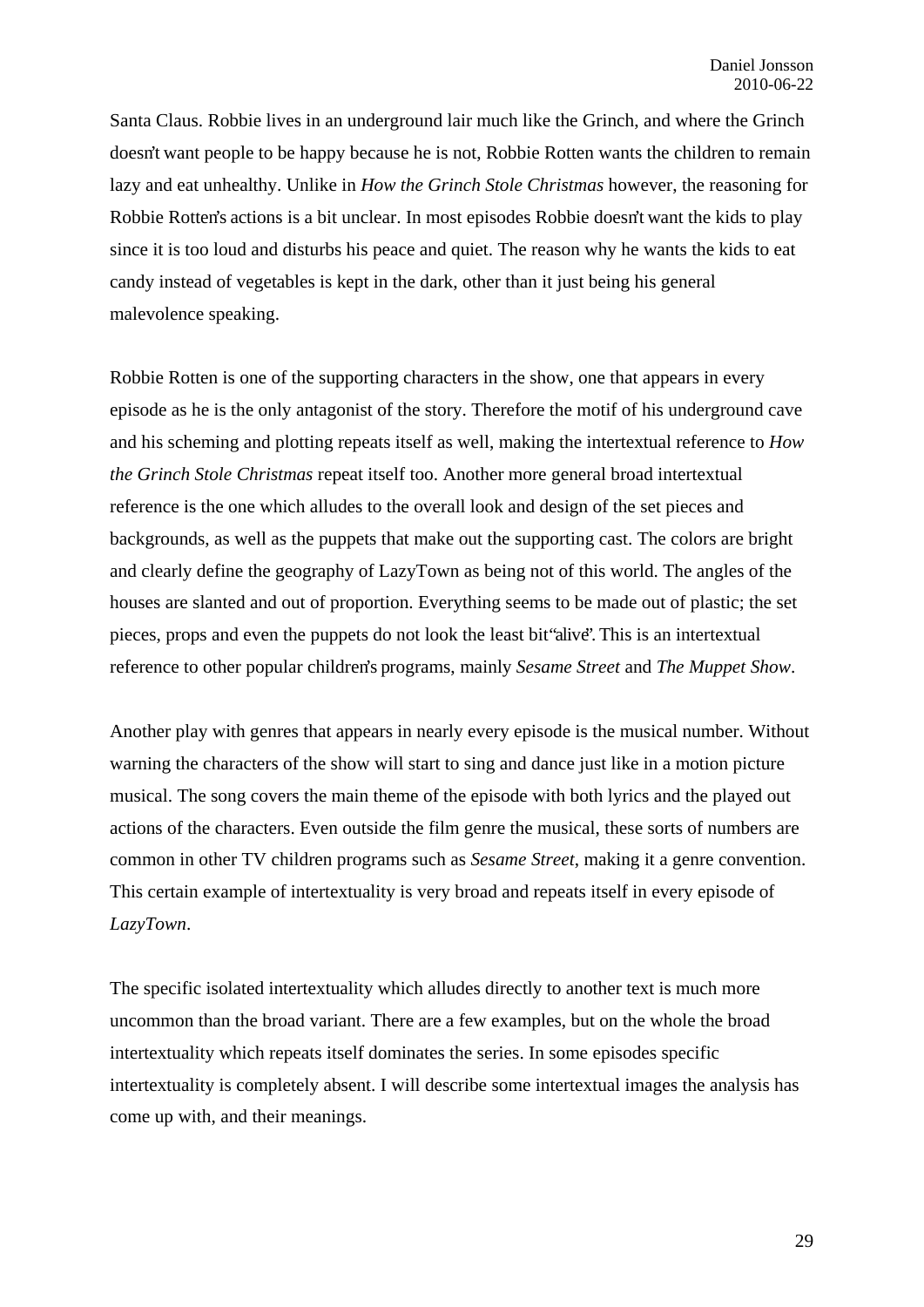Daniel Jonsson 2010-06-22

In the episode called "Dancing Duel", we are treated to a scene incorporating Milford Meanswell going about his business in the kitchen of his home. The camera focuses on a glass of water standing on a table. A muffled sound is heard and the glass shakes, the vibration causing ripples on the surface of the water.

This is a clear intertextual allusion to the film *Jurassic Park* where a character watches the ripples on the surface of a glass of water as a foreboding of the approach of a giant Tyrannosaurus Rex dinosaur.

In this particular scene in *LazyTown*, there is no fearsome beast around the corner; it's just Stephanie playing loud music in her room causing the ripples on the surface of the water.



**Figure 4. Ripples on the water:**  *Top***:** *Lazytown***.** *Bottom***:** *Jurassic Park***.**

In the same episode Robbie Rotten creates a robotic clockwork version of himself completely by accident. The text that is being referenced here is the book *Frankenstein* written by Mary Shelley. In the novel Dr. Frankenstein creates a monster that becomes his undoing, and in likeness Robbie Rotten's creature gets him into trouble when he is set out to wander around in LazyTown.

#### **Conclusion**

The intertextual images to be found in *LazyTown* are mostly allusions to other texts within the genre. Allusions are for the most part not specific ones, but instead very broad and relatively easy to possess the knowledge about. Having too much specific intertextuality could be seen as taking away from the importance of the more broad variant, or perhaps the children in the target audience (four to seven years old), are not considered media literate enough to be able to make sense of too many specific intertextual images.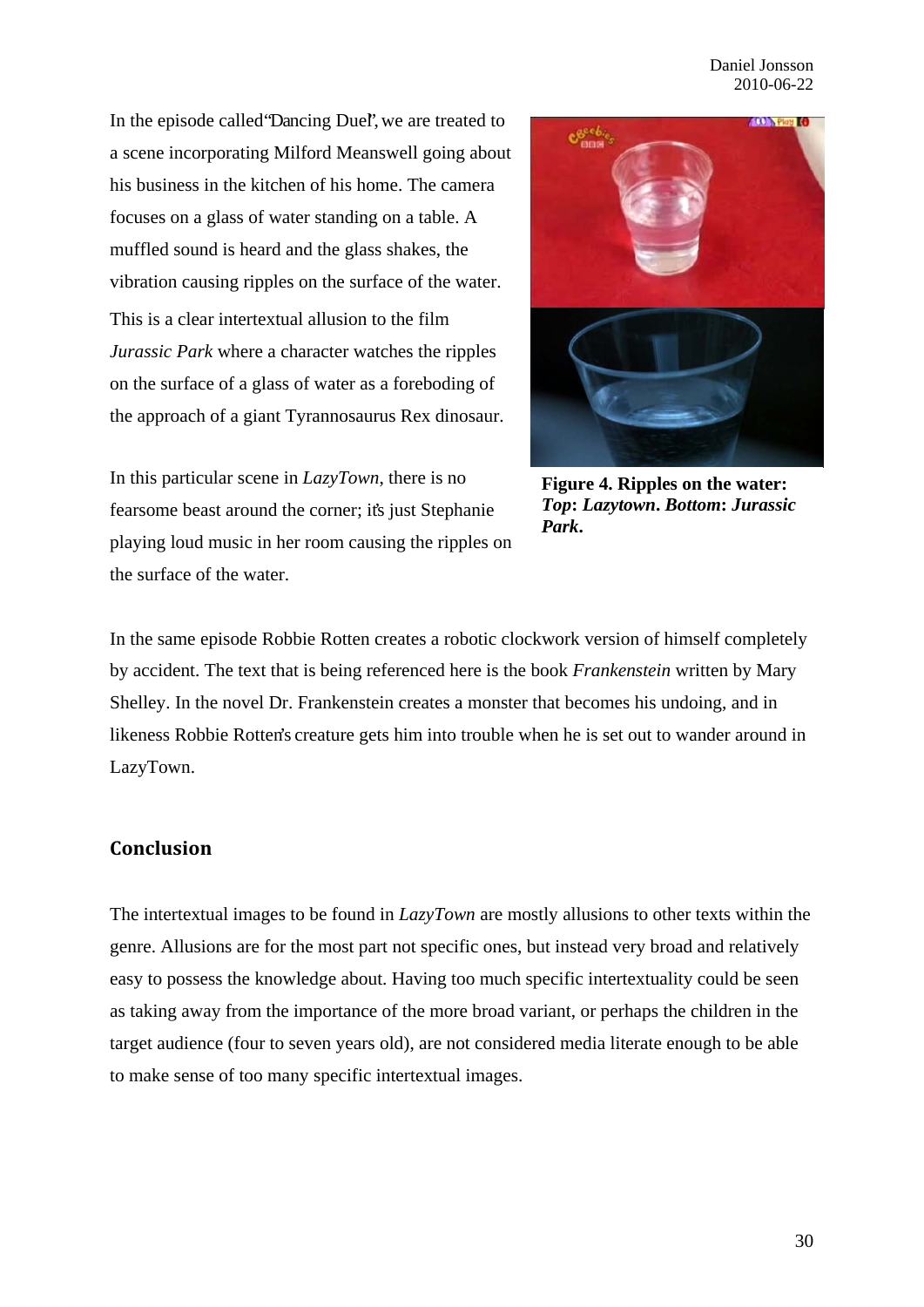# **Allusions and roles in** *LazyTown***: defining genre and themes**

I have now gone through some of the main intertextual images, but what can be said about the reason for choosing them? Being the hero of the show and one of the main protagonists, Sportacus defines how a character within the narrative is constituted. Sportacus's crystal settles him firmly as a super hero-like character through intertextuality, but it also means a mix and match with genres as the super hero character does not usually appear in children's programming, it usually belongs in comic books or films based on the said genre. Since so many other aspects of  $LazyTown$  situates it in the children TV program-genre<sup>43</sup>, introducing a super hero does not disrupt the order of things, especially not since comics about super heroes are very popular among children; it is something they really can relate to even though it is a slightly new take within the frames of the genre.

The air ship where Sportacus lives looks like the interior of several spaceships from various science fiction-films. Sportacus's habitat lends the positively charged characteristics of futurism and technological advancement from the mentioned motion pictures. Also the geographical difference of where the protagonist and antagonist resides has implications for narrative characterization. Evil belongs in the ground, good in the air above us.

One of the main functions of the allusion of making LazyTown look like previous children's programs is to situate *LazyTown* in a genre. Placing a TV program firmly and unquestionably within the borders of a genre is extremely important in order to attract the right target audience.44 *Sesame Street* was one of the first really popular and successful children TV programs, it virtually created the genre, therefore alluding to it is rewarding not only because of its success, also since one of the main functions of *Sesame Street* was to educate children.45 *LazyTown* shares this agenda with the aforementioned program, with the difference that while *Sesame Street* wanted to teach children about basic things like letters and numbers, *LazyTown* sends out a health message. Whether or not *LazyTown* succeeds in sending out its supposed message is secondary at best, from this point of view. Simply situating it in the "educational programming"-genre is enough for it to gain this sort of validity.

 $43$  Gray (2006), p. 4, p. 28.

<sup>44</sup> Fiske (1987), p. 110.

 $45$  Deming (1986), p. 41.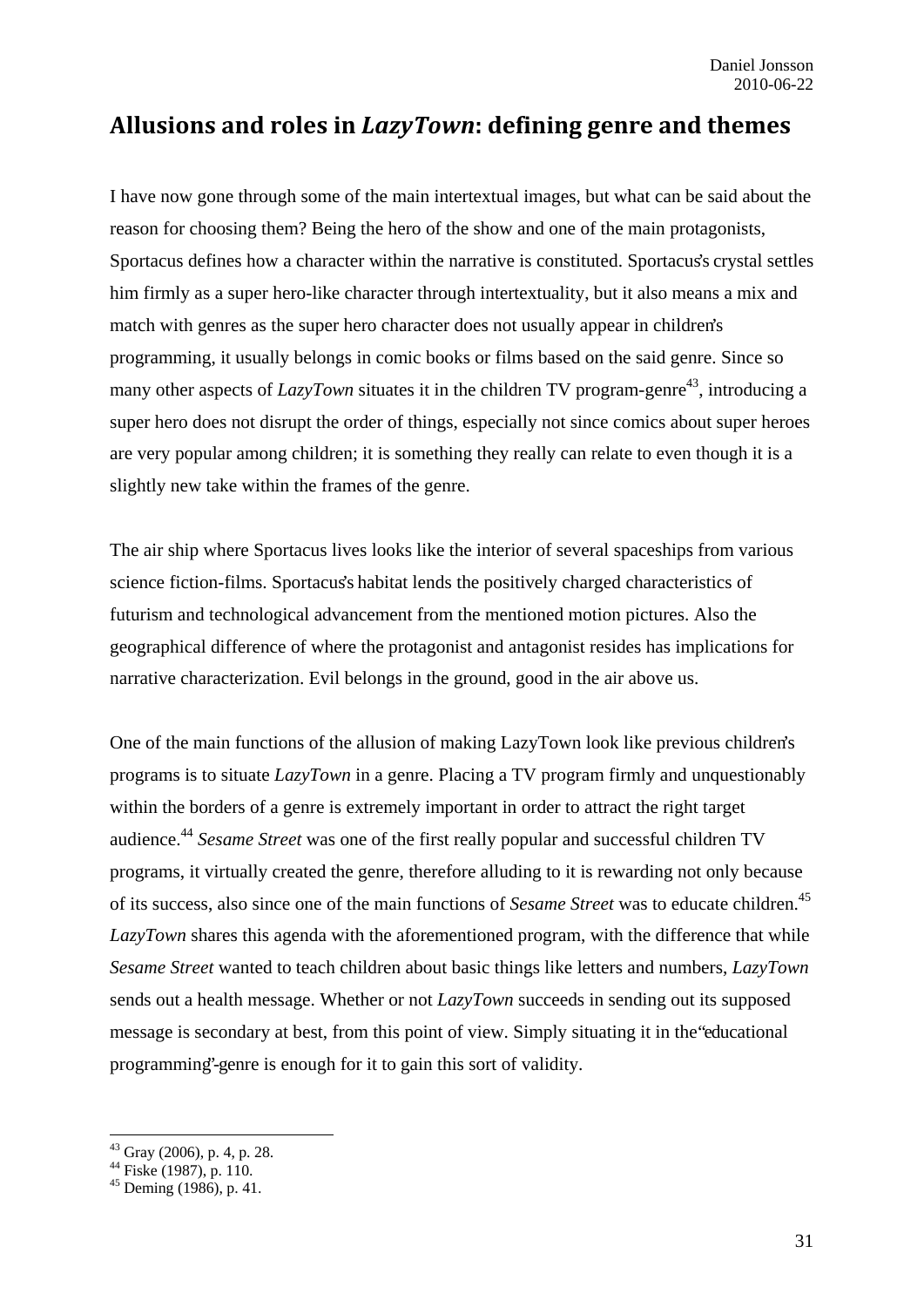Considering that the target audience for *LazyTown* is too young to have seen *Jurassic Park*, the purpose of the allusion to this text is unclear. The way to explain it is to bear in mind that one of the main reasons for this sort of intertextuality is the fact that it references another text directly and specifically, not the reason for it doing so. Or rather that the satisfaction one gets from the recognition is enough to motivate an intertextual allusion.<sup>46</sup>

The allusion to *Frankenstein*, it being a classical novel is part of the next point made clear by this analysis of *LazyTown*. Operating on an even larger scale than the individual broad intertextual references, are the ones that make up the themes or the larger narrative frames which define the story of the episodes. Every episode that was subject for analysis in this study except for the first introductory one has a theme which is intertextual. "Dancing Duel" as mentioned relies heavily on the Frankenstein mythos about man trying to artificially create life, "Swiped Sweets" features the private eye or film noir mystery theme with Robbie Rotten disguising himself as Sherlock Holmes, "Rottenbeard" deals with the pirate myth originating in Robert Louis Stevenson's novel *Treasure Island* and "Cry Dinosaur" is set up precisely as a horror film although in a way appropriate for a children's program.

In order to summarize the above: the reason for choosing intertextual images from other texts within the same genre is in order to situate the show's genre belonging and since that's where the children watching the show will be able to recognize the images being used. The images are chosen so that they lend characteristics automatically, particularly to the characters, defining them and rendering prolonged explanations of them unnecessary. *LazyTown* is a TV program where intertextuality plays an extremely big role, but this analysis shows that the intertextuality doesn't lie in a single specific image here and there. The way the makers of the TV show use intertextuality is with the broad strokes, extending from the characters to the whole themes of the episodes. The very purpose of the episodes is created via the use of intertextuality.<sup>47</sup>

In this thesis several points have been brought up concerning *LazyTown* and its place in the media world today. Starting with the fierce competition that exists in media in general and TV in particular, I have argued that a TV program needs something unique in order to win over an audience. Intertextual means is one way of doing this; narrative such are available as well.

<sup>46</sup> Hitchon & Jura (1997), p. 156.

<sup>47</sup> Supra.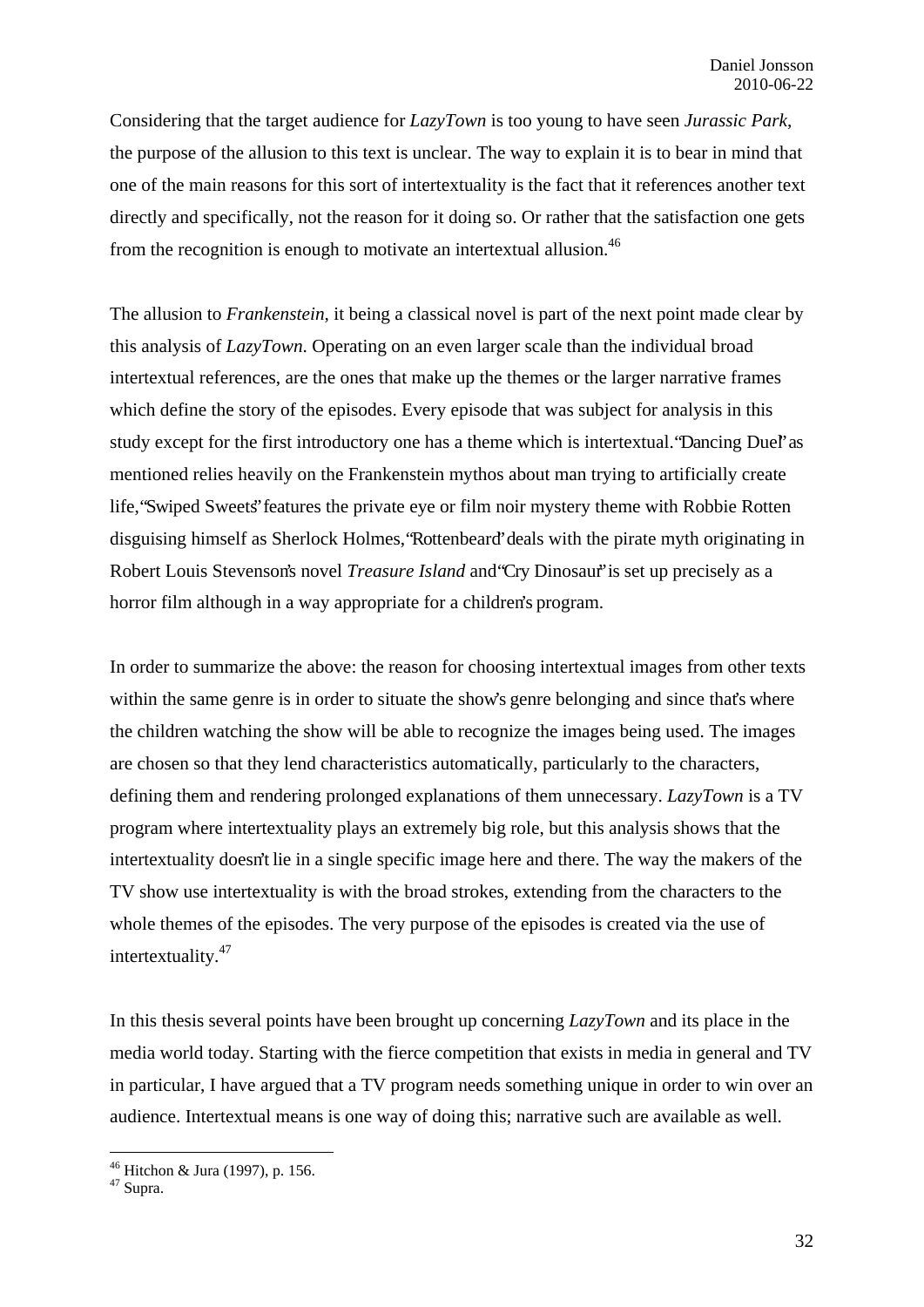When it comes to intertextuality, the situation of *LazyTown* in a genre is one way of utilizing these means, by the use of genre conventions. I have established through previous research that it's of high importance to consider the outer lying super text when performing an analysis like this, and the target audience as well.<sup>48</sup> The term intertextuality has been considerably harder to define as time has progressed and it's been used by a multitude of researchers and in different contexts. A distinction has been made in this thesis that there are two main kinds of intertextuality; broad and specific. Broad intertextuality is commonly known and is usually of archetypical nature, while specific refers to a considerably more narrow text where prior knowledge is key to the understanding of the reference.<sup> $49$ </sup> These categories are not mutually exclusive though.

Narrative theory is the analysis of storytelling and its smallest components, for this study meaning the roles that the characters play within the narrative. These roles are more than often stereotypes which are defined both by their visual features and by their actions.<sup>50</sup> Stereotypes are generally well known, and make it easy for an audience to relate to the characters. Usually the characters are divided into a good and evil side, detaching the TV program from real life where allegations like this are debatable and there is more of a grey scale to things. In *LazyTown* this study shows that there are six main characters, and indeed they are recognizable as playing apparent defined roles. Sportacus is the hero of the show and as such a role model, Stephanie a learner whom the target audience is supposed to identify with, Robbie Rotten an evil scoundrel etc. There are visual features that define the roles, such as posture, outfits, ugliness and whether or not the character is played by a doll or a human being. Even though a "good versus evil'-theme is present, because of the target audience everything needs to be downplayed. Robbie Rotten "plays" evil, and the hazards Sportacus saves people from are never really dangerous.

When analyzing *LazyTown* it becomes clear that a majority of the intertextual allusions which are there are from within the same genre. Most of the references are broad, not specific. Intertextual references can be found in characters and the overall themes of the stories of the episodes. The allusions do situate the program within the children's TV program-genre. Children are probably not extensively knowledgeable about intertextual references, the

 $48$  Deming (1986), p. 41.

<sup>49</sup> Hitchon & Jura (1997), p. 156.

 $50$  Berger (1997), p. 54.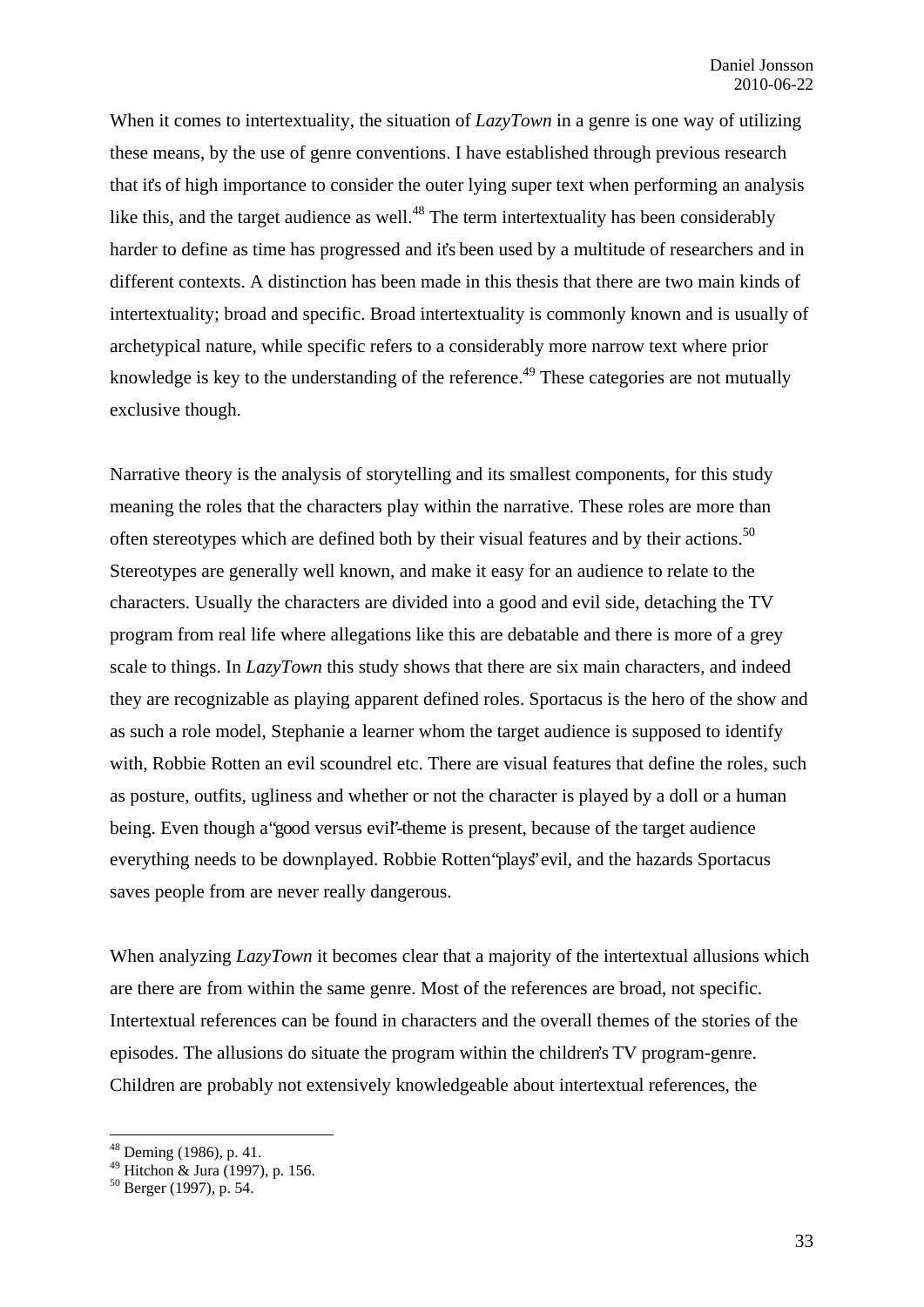narrative characterization and the good versus evil theme could be what makes *LazyTown* appealing. A future research prospect that would be interesting to undertake would be to analyze a media text which has adolescents and adults as target audience, where intertextuality will be understood to a greater degree.

As has been made clear by the results of this analysis, the narrative structuring of *LazyTown* is very limited in terms of character development and there is a lack of an overarching storyline throughout the seasons. There are no strong emotions or serious actions in the episodes; everything that happens does so with moderation. Clearly one of the main reasons for this is that it's a result of the genre that *LazyTown* belongs to. In a children's TV program one cannot portray scenes which might scare a child, because then parents will not let their children watch the show and it might even get taken off the air as a result. But there is another aspect of this when juxtaposing the results of the narrative analysis with the ones from the research questions regarding intertextuality. Where the narrative means of telling a story are very limited in *LazyTown*, the intertextual themes are ever-present. Instead of using a complicated story arch with characters that change throughout the season, the purpose of the show is created by intertextual allusions. The media consumer is treated to a near non-narrative that uses intertextuality to create purpose and meaning, just like in Baudrillard's ideas of postmodernity.51 This is also the reason to let the world where *LazyTown* takes place be in a state of stasis where nothing changes narrative-wise; to let the intertextuality stand out and speak for itself.

<sup>51</sup> McGuigan (1999), p. 55.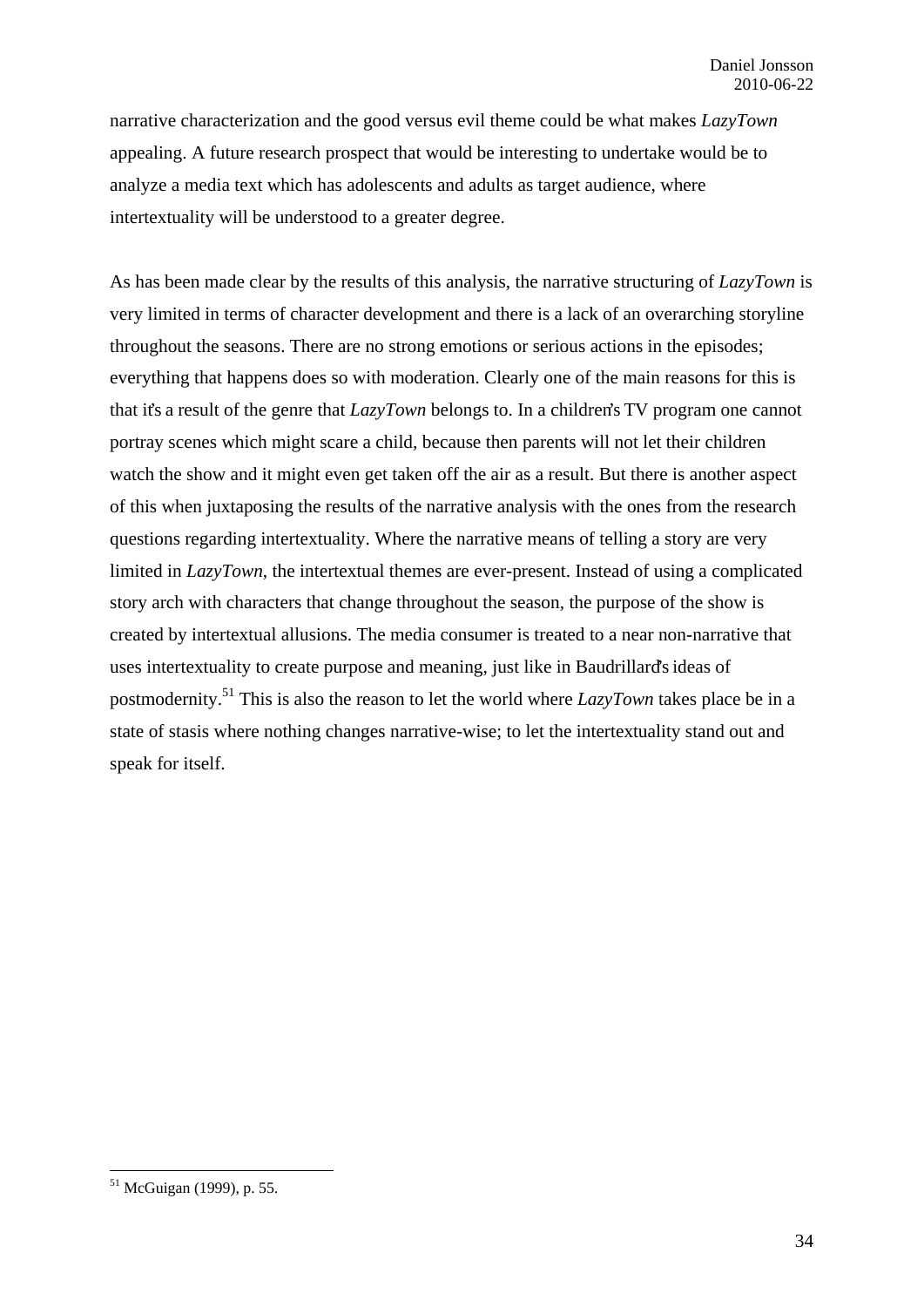## **References**

- Altheide, David L. (1996) *Qualitative Media Analysis*, SAGE Publications, Thousand Oaks.
- Baudrillard, Jean (1988) *Selected Writings*, T J International, Cornwall.
- Baudrillard, Jean (1995) *The Gulf War did not take place*, Indiana University Press, Indianapolis.
- Baudrillard, Jean (2002) *Screened Out*, Verso, London.
- Berger, Arthur Asa (1997) *Narratives in Popular Culture, Media, and Everyday Life*, SAGE Publications, Thousand Oaks.
- Bordwell, David and Thompson, Kristin (2001) *Film Art: An Introduction*, Quebecor Printing Book Group, Dubuque.
- Campbell, Joseph (1949) *The Hero with a Thousand Faces*, New World Library, Novato.
- Deming, Robert H. (1986) 'Theorizing Television: Text, Textuality, Intertextuality', *Journal of Communication Inquiry*, 10(3), 32-44.
- Ekström, Mats and Larsson, Larsåke (2000) *Metoder i kommunikationsvetenskap*, Studentlitteratur, Lund.
- Fiske, John (1987) *Television Culture*, T J Press, Cornwall.
- Giaccardi, Chiara (1995) 'Television Advertising and the Representation of Social Reality: A Comparative Study', *Theory, Culture & Society*, 12(1), 109-131.
- Gray, Jonathan (2003) 'New Audiences, New Textualities: Anti-Fans and Non-Fans', *International Journal of Cultural Studies*, 6(1), 64-81.
- Gray, Jonathan (2006) *Watching with the Simpsons Television, parody and intertextuality*, The Cromwell Press, Trowbridge.
- Hitchon, Jacqueline and Jura, Jerzy O. (1997) 'Allegorically speaking: Intertextuality of the postmodern culture and its impact on print and television advertising', *Communication Studies*, 48(2), 142-158.
- Jansson, André (2001) *Image Culture Media, consumption and Everyday Life in Reflexive Modernity*, Grafikerna Livréna i Kungälv AB, Kungälv.
- Jansson, André (2002) *Mediekultur och samhälle*, Studentlitteratur, Lund.
- Lyon, David (1994) *Postmodernitet*, Studentlitteratur, Lund.
- Lyotard, Jean-François (1983) *The Postmodern Condition: A Report on Knowledge*, University of Minnesota Press, Minneapolis.
- McGuigan, Jim (1999) *Modernity and Postmodern Culture*, Open University